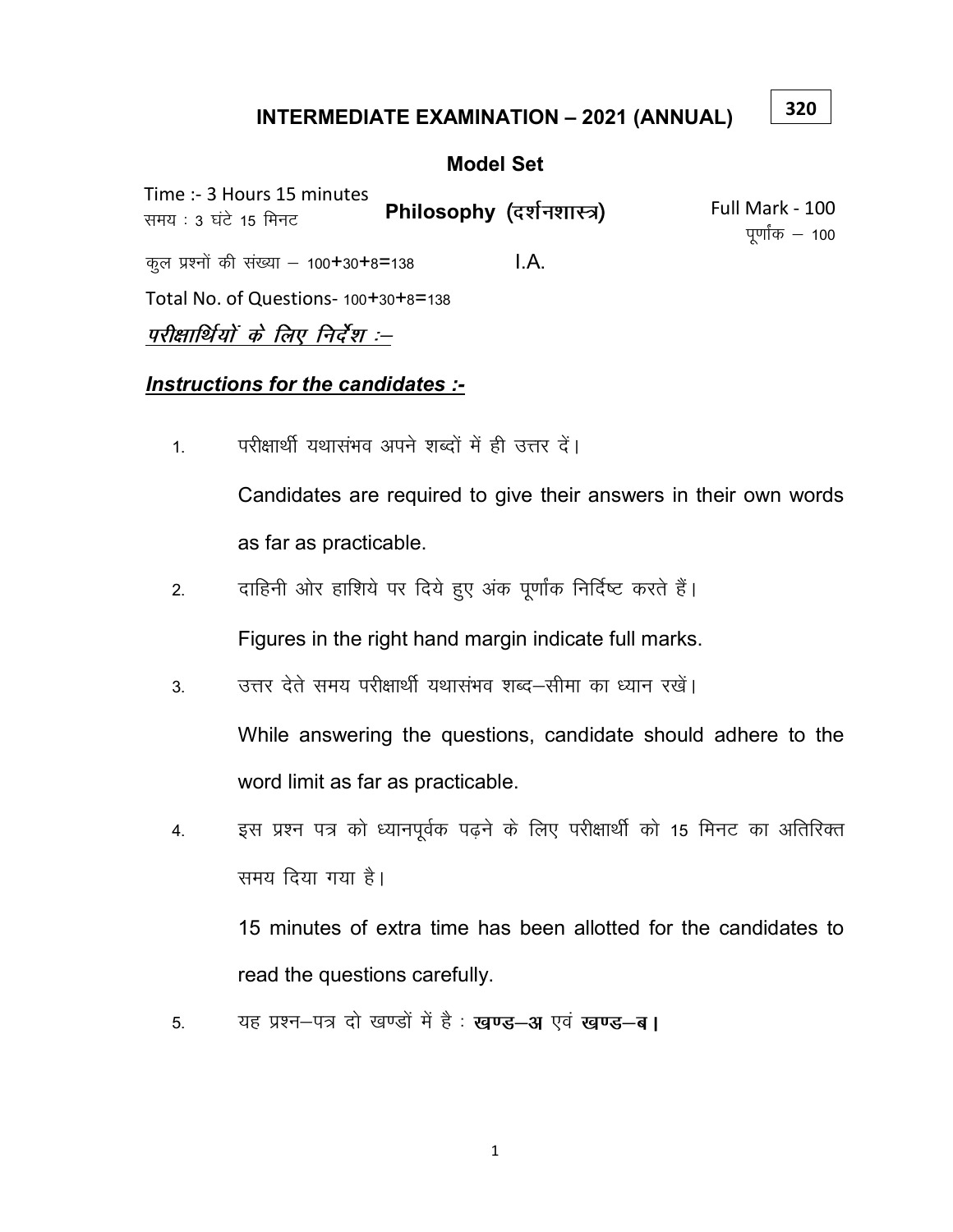This question paper is divided into two sections : Section-A and Section-B.

6. व्यण्ड–अ में 100 वस्तुनिष्ठ प्रश्न हैं। प्रत्येक के लिए 1 अंक निर्धारित है, जिनमें से किन्हीं 50 प्रश्नों का उत्तर देना अनिवार्य है। यदि 50 प्रश्नों से अधिक के उत्तर दिये जाते हैं तब पहले 50 उत्तरों का ही मूल्यांकन किया जायेगा। वस्तुनिष्ठ प्रश्नों के सही विकल्प को उपलब्ध कराये गये OMR-Sheet (उत्तर-पत्रक) में दिये गये वृत्त में काले/नीले बॉल पेन से अंकित करें। किसी भी प्रकार के व्हाइटनर/तरल पदार्थ / ब्लेड / नाखुन आदि का  $OMR\text{-}Sheet$  (उत्तर पत्रक) में प्रयोग करना मना है, अन्यथा परीक्षा परिणाम अमान्य होगा।

In **Section-A**, there are 100 objective type questions, each carrying 1 mark. Out of these 100 questions it is compulsory to answer any 50 questions only. If more than 50 questions are answered only the first 50 answers will be evaluated. Darken the circle with black/blue ball pen against the correct option for the objective question on OMR Answer Sheet provided to you. Do not use Whitener/Liquid/Blade/Nail etc on OMR Sheet, otherwise the result will be treated as invalid.

7. खण्ड-ब में 30 लघुउत्तरीय प्रश्न हैं। प्रत्येक के लिए 2 अंक निर्धारित है, जिनमें से किन्हीं 15 प्रश्नों का उत्तर देना अनिवार्य है। इसके अतिरिक्त खण्ड-ब में 08 दीर्घ उत्तरीय प्रश्न भी दिए गए हैं, प्रत्येक प्रश्न के लिए 05 अंक निर्धारित हैं, जिनमें से किन्हीं 4 प्रश्नों का उत्तर देना अनिवार्य है।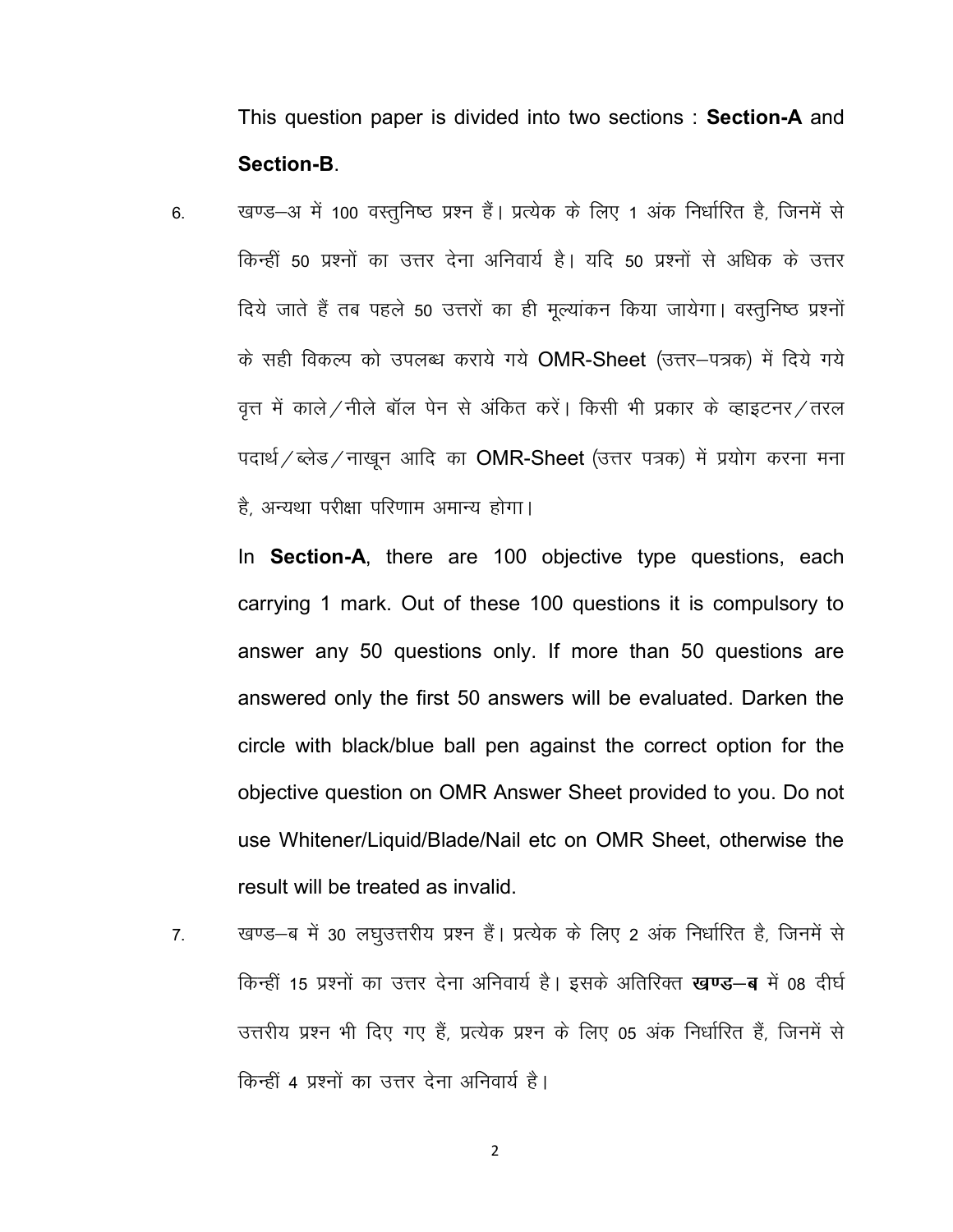In Section-B, there are 30 Short Answer Type Questions, each carrying 2 marks. Out of these 30 questions any 15 questions are to be answered. Apart from this, there are 8 Long answer type questions, each question carrying 5 marks. Out-of these 08 questions any 4 questions are to be answered.

8. किसी प्रकार के इलेक्ट्रॉनिक उपकरण का प्रयोग पूर्णतया वर्जित है। Use of any electronic appliances is strictly prohibited.

#### खण्ड-अ / Section-A

### <u>वस्तुनिष्ठ प्रश्न/Objective Type Questions</u>

प्रश्न संख्या 1 से 100 तक के प्रत्येक प्रश्न के लिए चार विकल्प दिए गए है, जिनमें से एक सही है। आपको 100 प्रश्नों में से किन्ही 50 प्रश्नों का ही उत्तर देना है। अपने द्वारा चुने गए सही विकल्प को  $OMR$ -शीट पर चिन्हित करें।

Question No.- 1 to 100 have four options, out of which only one is correct. Out of 100 questions any 50 questions are to be answered. You have to mark, your selected option, on the OMR Sheet.

1. हयूम के ज्ञान–सिद्धान्त को कहते है:

A. बुद्धिवाद बाद कर B. अनुभववाद  $C$ , समीक्षावाद $D$ , द्वैतवाद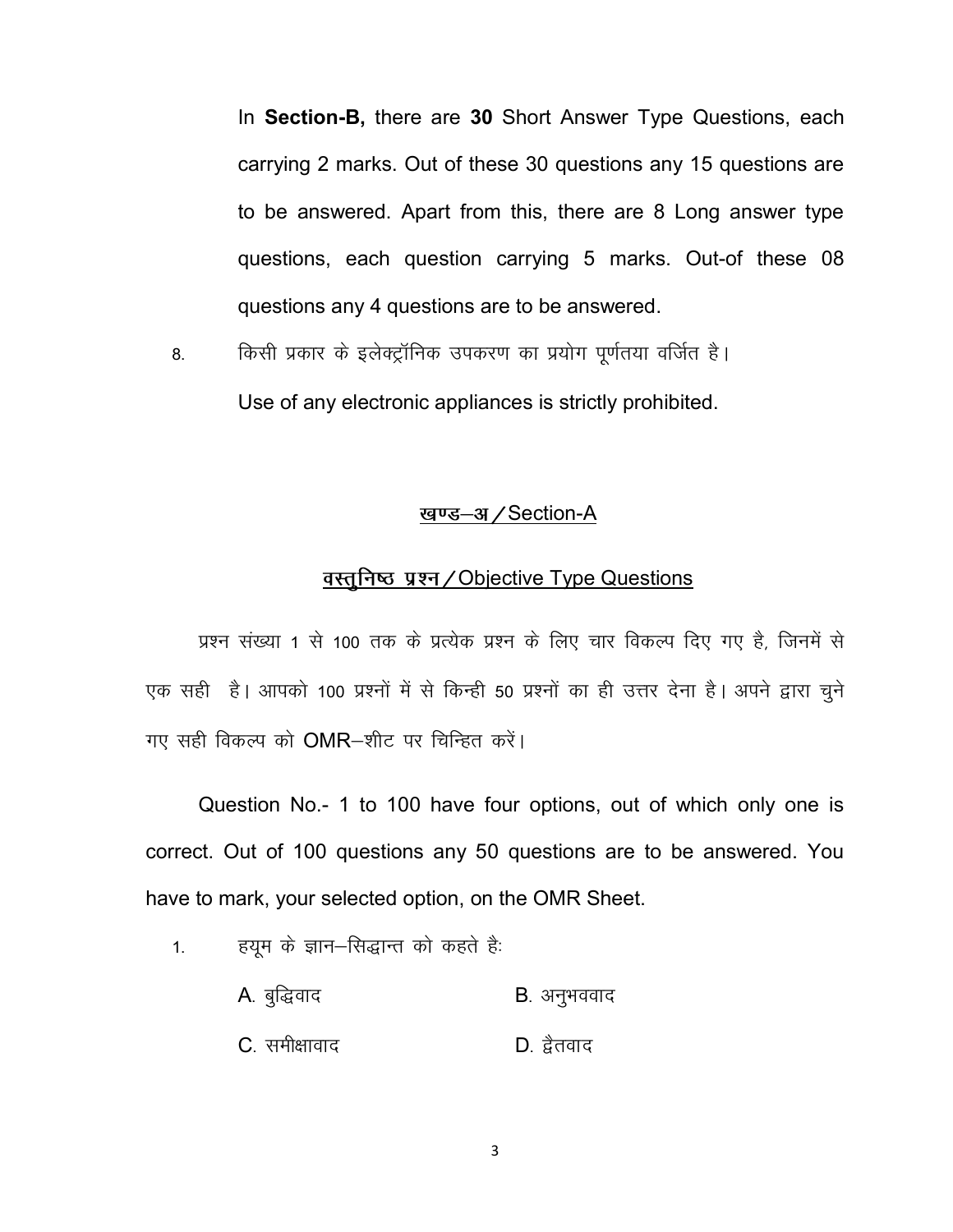|    | Hume's theory of knowledge is called as:                  |                                                        |  |
|----|-----------------------------------------------------------|--------------------------------------------------------|--|
|    | A. Rationalism                                            | <b>B.</b> Empiricism                                   |  |
|    | C. Criticism                                              | D. Dualism                                             |  |
| 2. | किसके अनुसार यथार्थ ज्ञान सार्वभौम एंव अनिवार्य होता है ? |                                                        |  |
|    | A. समीक्षावाद                                             | <b>B</b> . अनुभवाद                                     |  |
|    | C. बुद्धिवाद                                              | D. इनमें से कोई नहीं                                   |  |
|    |                                                           | According to whom real knowledge must be universal and |  |
|    | necessary?                                                |                                                        |  |
|    | A. Criticism                                              | <b>B.</b> Empiricism                                   |  |
|    | C. Rationalism                                            | D. None of these                                       |  |
| 3. | कौन अनुभवादी है?                                          |                                                        |  |
|    | A. देकार्त                                                | B. स्पीनोजा                                            |  |
|    | C. लाइबनीज                                                | D. इनमें से कोई नहीं                                   |  |
|    | Who is empiricist?                                        |                                                        |  |
|    | A. Descartes                                              | <b>B.</b> Spinoza                                      |  |
|    | C. Leibnitz                                               | D. None of these                                       |  |
| 4. | अरस्तु के अनुसार कारण के कितने प्रकार हैं?                |                                                        |  |
|    | A. तीन                                                    | <b>B</b> . चार                                         |  |
|    | C. छ:                                                     | D. दो                                                  |  |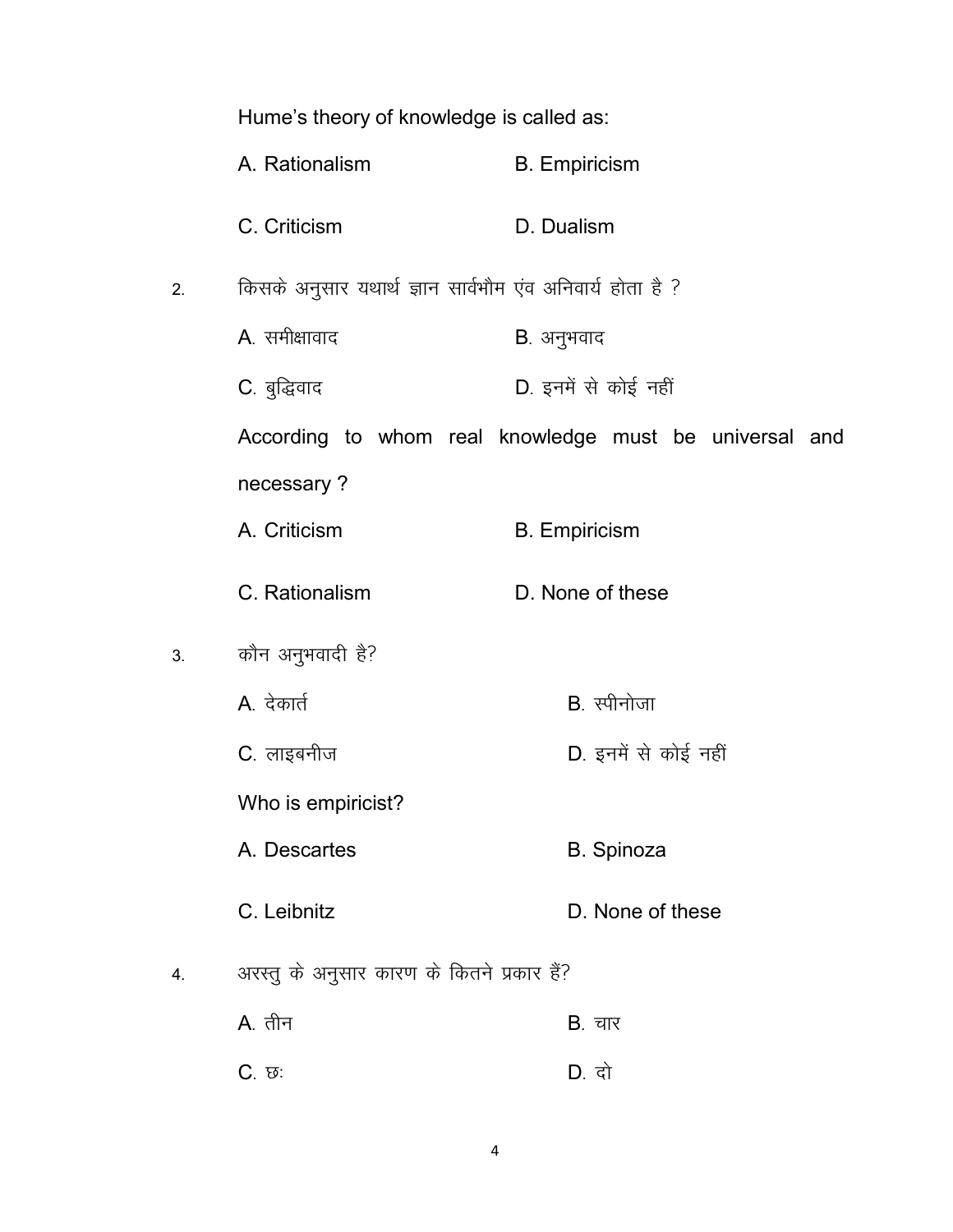How many kinds of causes are there according to Aristotle?

|    | A. Three                                                       | <b>B.</b> Four          |
|----|----------------------------------------------------------------|-------------------------|
|    | C. Six                                                         | D. Two                  |
| 5. | देकार्त ने स्वीकारा है:                                        |                         |
|    | A. पूर्वस्थापित सामंजस्यवाद                                    | <b>B</b> . समानान्तरवाद |
|    | C. अन्तर्क्रियावाद                                             | D. समीक्षावाद           |
|    | Descarts accepts:                                              |                         |
|    | A. Pre-established Harmony                                     | <b>B.</b> Parallelism   |
|    | C. Interactionism                                              | D. Criticism            |
| 6. | पूर्वस्थापित सामंजस्यवाद के समर्थक कौन है?                     |                         |
|    | A. देकार्त                                                     | B. स्पीनोजा             |
|    | C. काण्ट                                                       | D. इनमें से कोई नहीं    |
|    | Who is the supporter of the theory of pre-established harmony? |                         |
|    | A. Descartes                                                   | <b>B.</b> Spinoza       |
|    | C. Kant                                                        | D. None of these        |
| 7. | 'एसे-इस्ट-परसीपी' का सिद्धान्त किसने दिया है ?                 |                         |
|    | A. प्लेटो                                                      | <b>B</b> . देकार्त्त    |
|    | C. हयूम                                                        | $D.$ बर्कले             |
|    |                                                                |                         |

Who has given the principle of Ess-est-percipi?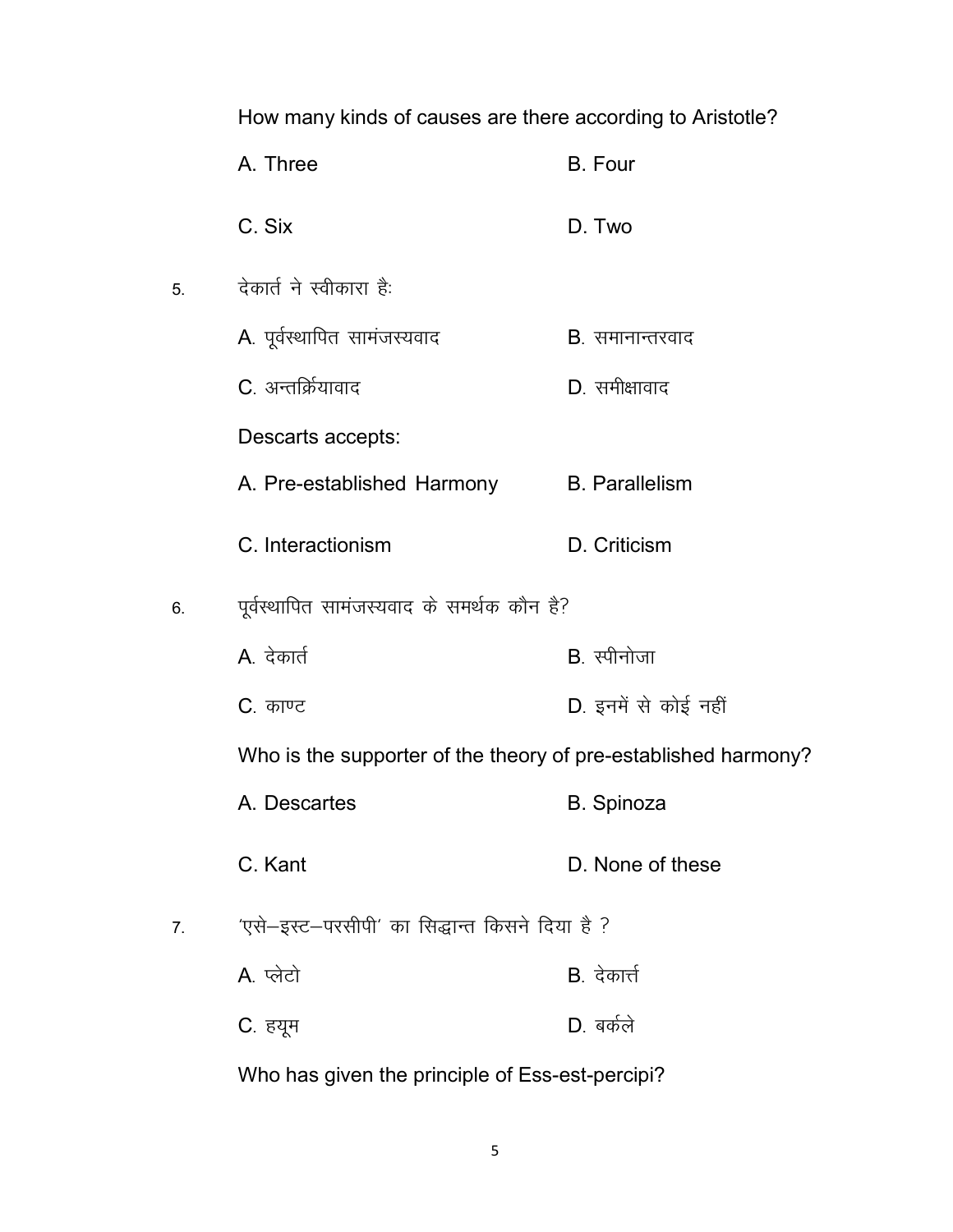|     | A. Plato                                                                         | <b>B.</b> Descartes   |
|-----|----------------------------------------------------------------------------------|-----------------------|
|     | C. Hume                                                                          | D. Berkeley           |
| 8.  | किस सिद्धांत के द्वारा इस विचार का समर्थन किया जाता है कि 'वस्तुएँ ज्ञाता से     |                       |
|     | स्वतंत्र होती है' ?                                                              |                       |
|     | A. वस्तुवाद                                                                      | <b>B</b> . प्रत्ययवाद |
|     | C. समीक्षावाद                                                                    | D. इनमें से कोई नहीं  |
|     | Which theory has supported the view that 'Objects                                | are                   |
|     | independent of the knower'?                                                      |                       |
|     | A. Realism                                                                       | <b>B.</b> Idealism    |
|     | C. Criticism                                                                     | D. None of these      |
| 9.  | 'ज्ञान ही प्राप्ति आगमनात्मक विधि से होती है' किस ज्ञान सिद्धान्त की मान्यता है? |                       |
|     | A. अनुभवाद                                                                       | B. बुद्धिवाद          |
|     | C. समीक्षावाद                                                                    | D. पूर्णतावाद         |
|     | Which theory of knowledge has regarded that 'Knowledge is                        |                       |
|     | obtained by inductive method'?                                                   |                       |
|     | A. Empiricism                                                                    | <b>B.</b> Rationalism |
|     | C. Criticism                                                                     | D. Perfectionism      |
| 10. | भौतिकवाद के अनुसार परमसत्ता है:                                                  |                       |

A. जड़ <u>कार्या</u> से B. बुद्धि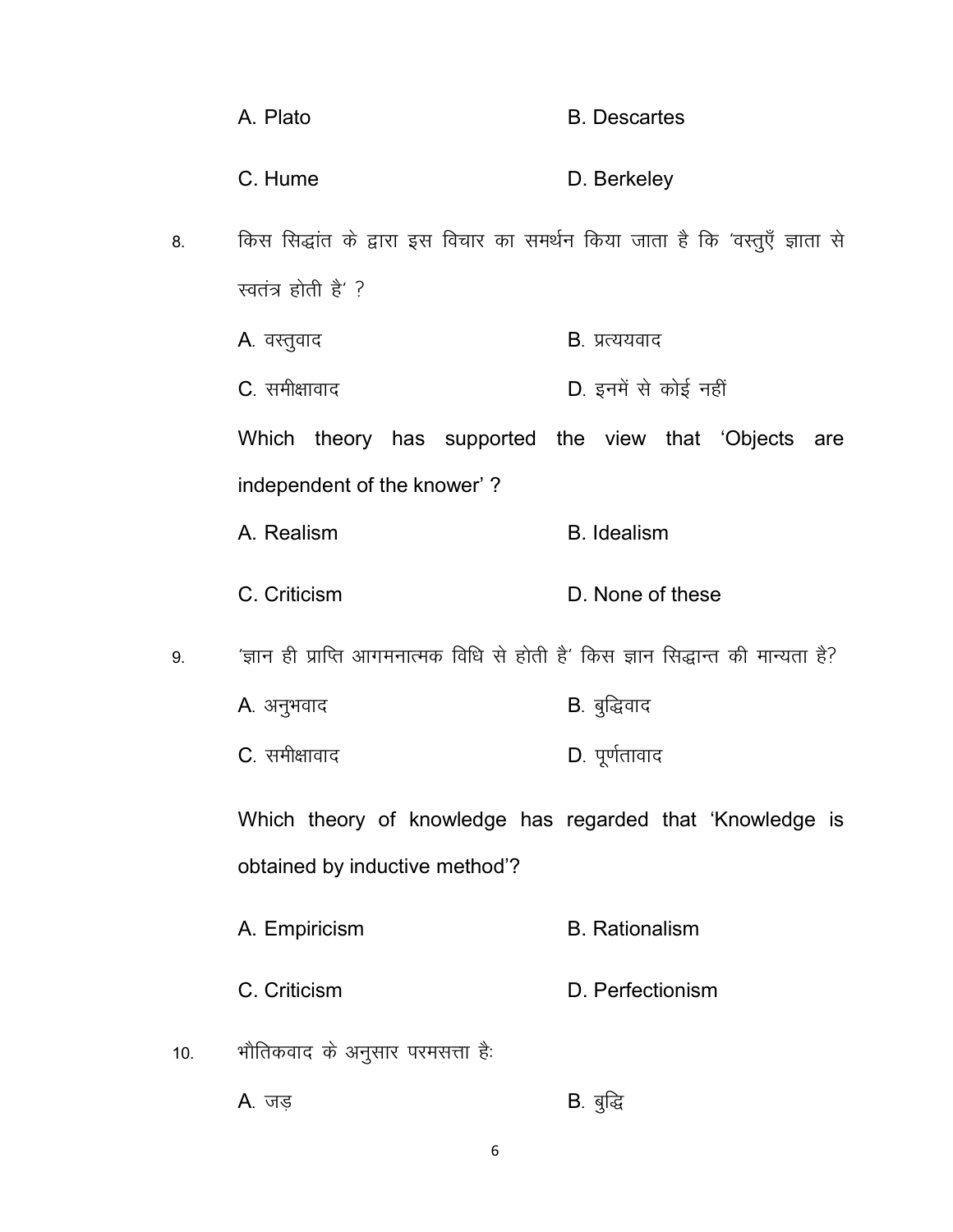|     | <b>C</b> . तटस्थ                                              | D. इनमें से कोई नहीं |
|-----|---------------------------------------------------------------|----------------------|
|     | According to materialism ultimate reality is:                 |                      |
|     | A. Matter                                                     | <b>B.</b> Reason     |
|     | C. Neutral                                                    | D. None of these     |
| 11. | बुद्धिवाद के समर्थक कौन है?                                   |                      |
|     | A. देकार्त्त                                                  | B. स्पीनोजा          |
|     | C. लाइबनीज                                                    | D. उपयुर्कत सभी      |
|     | Who is the supporter of rationalism?                          |                      |
|     | A. Descartes                                                  | <b>B.</b> Spinoza    |
|     | C. Leibnitz                                                   | D. All of the above  |
| 12. | समीक्षावाद के अनुसार ज्ञान होता है:                           |                      |
|     | A सार्वभौमिक                                                  | B. अनिवार्य          |
|     | C. नवीन                                                       | D. उपरोक्त सभी       |
|     | According to Criticism knowledge is:                          |                      |
|     | A. Universal                                                  | <b>B.</b> Necessary  |
|     | C. New                                                        | D. All of the above  |
| 13. | किसने कहा है कि 'ज्ञान संश्लेषणात्मक प्रागनुभविक निर्णय है' ? |                      |
|     | A. काण्ट                                                      | <b>B</b> . देकार्त्त |
|     | C. हयूम                                                       | D. प्लेटो            |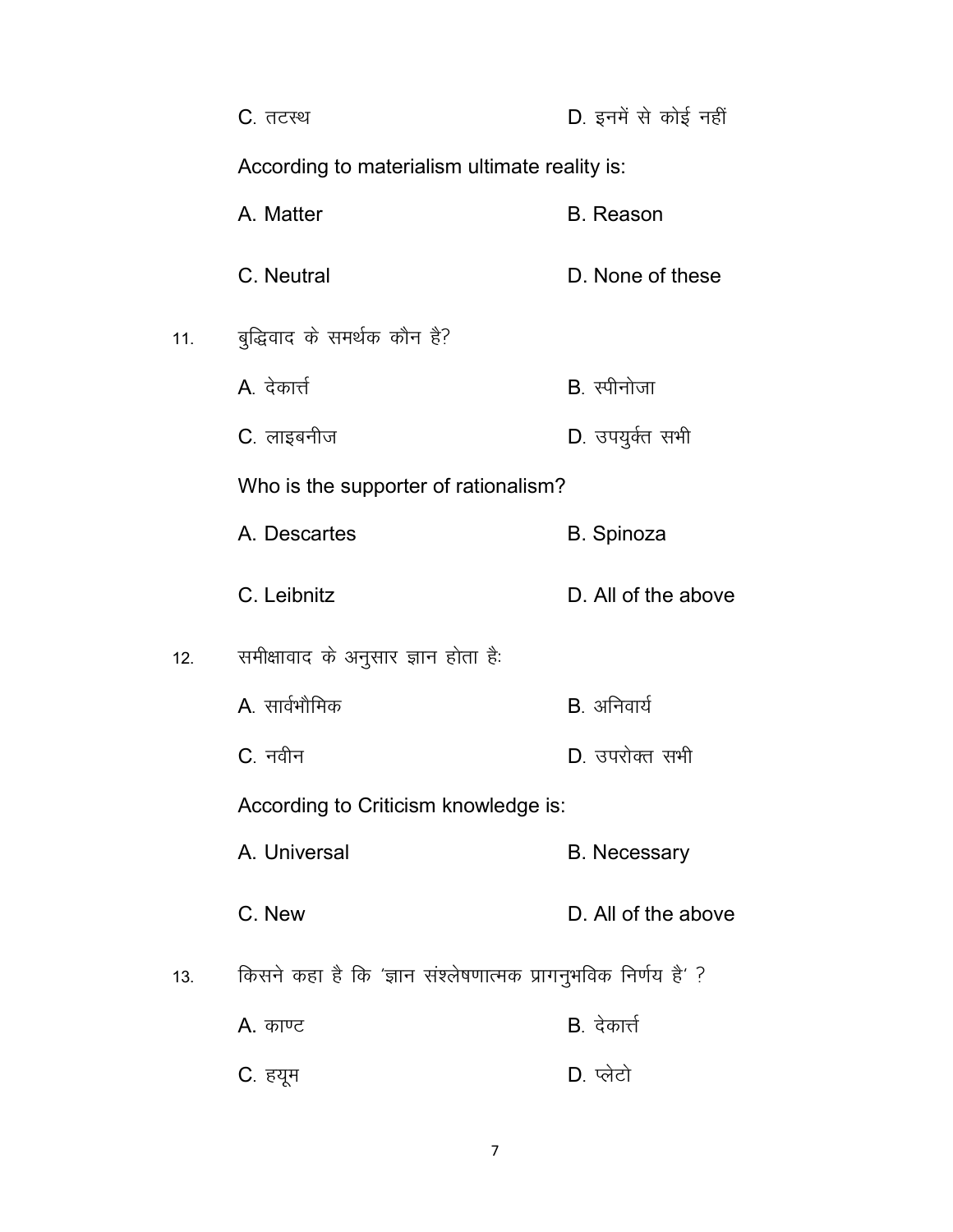Who has said that 'Knowledge is a synthetic judgement apriori' ? A. Kant **B.** Descartas C. Hume D. Plato आत्मनिष्ट प्रत्ययवाद के समर्थक कौन हैं?  $14.$ A. बर्कले  $B.$  प्लेटो C. देकार्त्त D. हयूम Who is the supporter of subjective idealism? A. Berkeley **B.** Plato C. Descartes D. Hume अप्रमा है:  $15.$ A. यर्थात ज्ञान  $B.$  अयर्थात ज्ञान C. संदेहात्मक ज्ञान D. निश्चित ज्ञान Aprma is: A. Real knowledge **B.** Unreal knowledge C. Doubtful knowledge D. Certain knowledge वेद कितने हैं?  $16.$ A. दो  $B.$  तीन **C**. चार  $D.$  आठ

How many Vedas are there?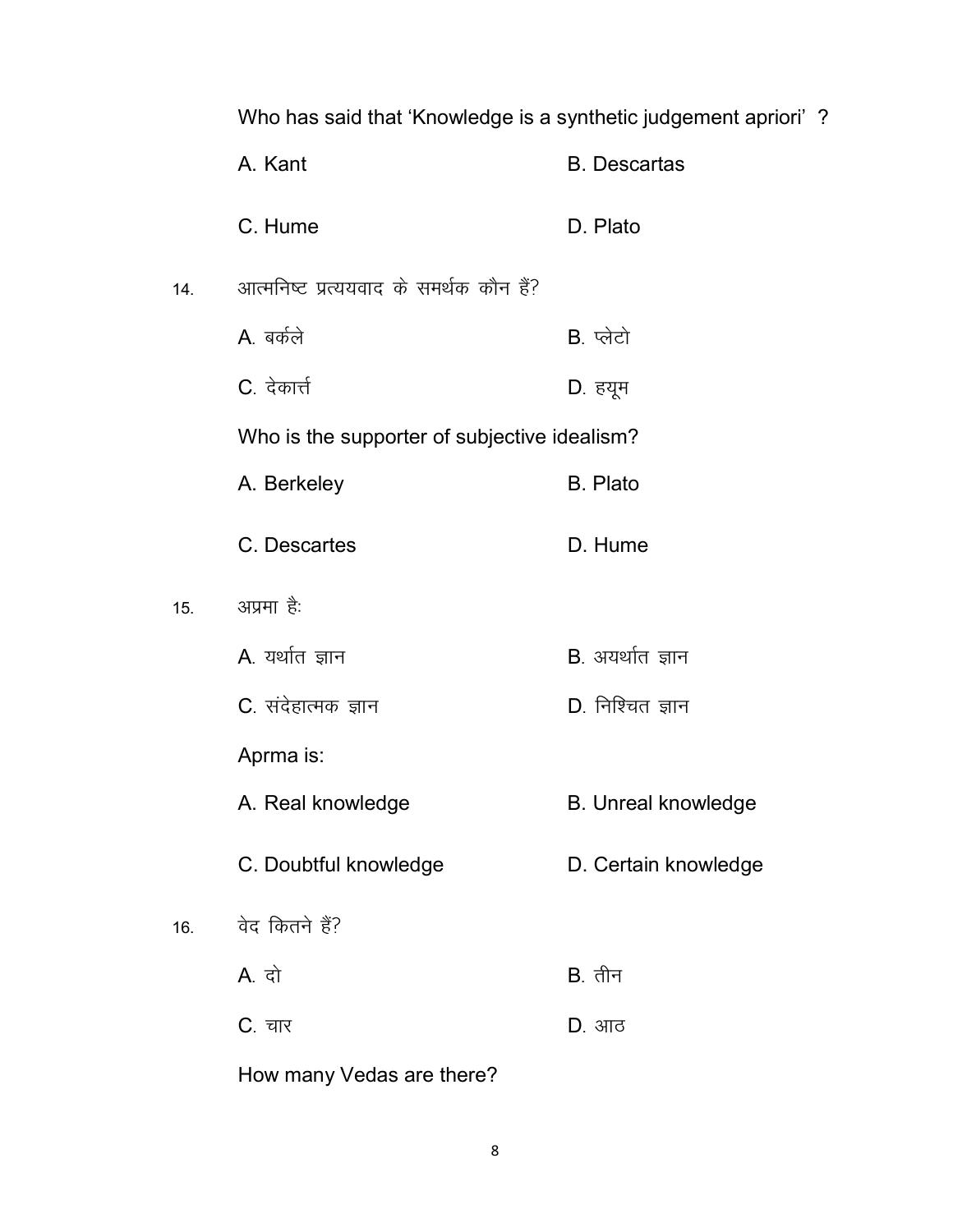|     | A. Two                                             | <b>B.</b> Three            |
|-----|----------------------------------------------------|----------------------------|
|     | C. Four                                            | D. Eight                   |
| 17. | निम्न में से कौन आस्तिक दर्शन है?                  |                            |
|     | A. बौद्ध दर्शन                                     | <b>B</b> जैन दर्शन में     |
|     | C. न्याय दर्शन                                     | D. चार्वाक दर्शन           |
|     | Which of the following is the orthodox philosophy? |                            |
|     | A. Buddhist Philosophy                             | <b>B. Jaina Philosophy</b> |
|     | C. Nyaya Philosophy                                | D. Charvaka philosophy     |
| 18. | भारतीय दर्शन का स्परूप क्या है?                    |                            |
|     | A. निराशावादी                                      | B. भौतिकवादी               |
|     | C. सैद्धान्तिक                                     | D. इनमें से कोई नहीं       |
|     | What is the nature of Indian Philosophy?           |                            |
|     | A. Pessimistic                                     | <b>B.</b> Materialistic    |
|     | C. Theoretical                                     | D. None of these           |
| 19. | जैन दर्शन के चौबीसवें तीर्थंकर कौन है ?            |                            |
|     | <b>A</b> . महावीर                                  | B. ऋषभदेव                  |
|     | C. गौतम                                            | D. कपिल                    |
|     | Who is the twenty fourth Tirthankara of Jainism?   |                            |
|     | A. Mahavir                                         | <b>B.</b> Rishabhdev       |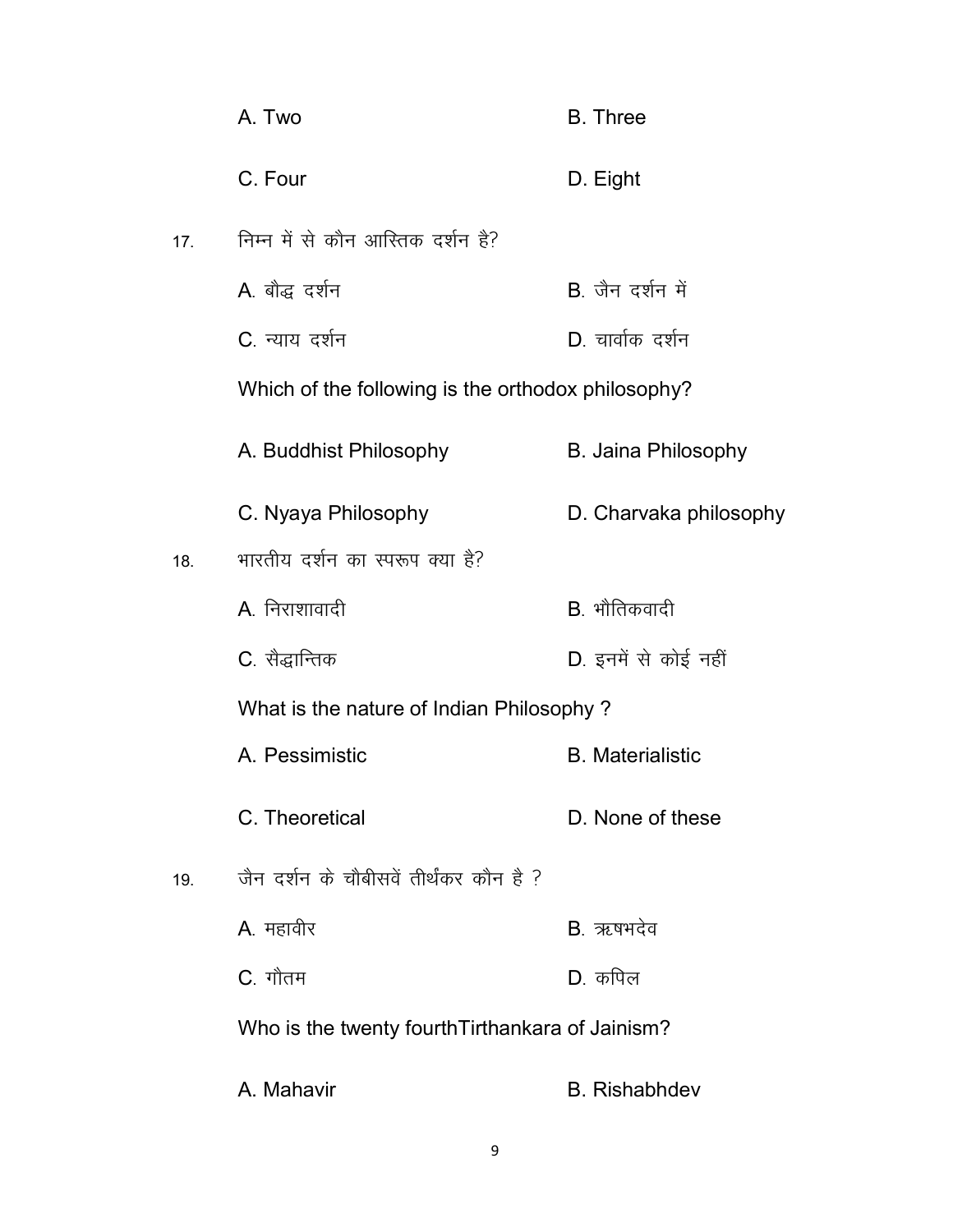|     | C. Gautam                                       | D. Kapil                  |
|-----|-------------------------------------------------|---------------------------|
| 20. | जैन दर्शन के अनुसार स्यादवाद सिद्धान्त है:      |                           |
|     | A तत्वमीमांसीय                                  | B. ज्ञानशास्त्रीय         |
|     | C. नीतिमीमांसीय                                 | D. इनमें से कोई नहीं।     |
|     | According to Jainism the theory of Syadvada is: |                           |
|     | A. Metaphysical                                 | <b>B.</b> Epistemological |
|     | C. Ethical                                      | D. None of the above      |
| 21. | योग दर्शन के प्रवर्त्तक कौन है?                 |                           |
|     | A कपिल                                          | <b>B</b> . कणाद           |
|     | C. पतंजली                                       | D. महर्षि गौतम            |
|     | Who is the propounder of yoga philosophy?       |                           |
|     | A. Kapil                                        | <b>B.</b> Kanad           |
|     | C. Patanjali                                    | D. Maharshi Gautam        |
| 22. | महात्मा गाँधी ने गीता को क्या कहा है?           |                           |
|     | A. बाइबील                                       | $B.$ माता                 |
|     | C. कुरान                                        | <b>D</b> . पिता           |
|     | What has Mahatma Gandhi called Gita?            |                           |
|     | A. The Bible                                    | <b>B.</b> The mother      |
|     | C. The quran                                    | D. The father             |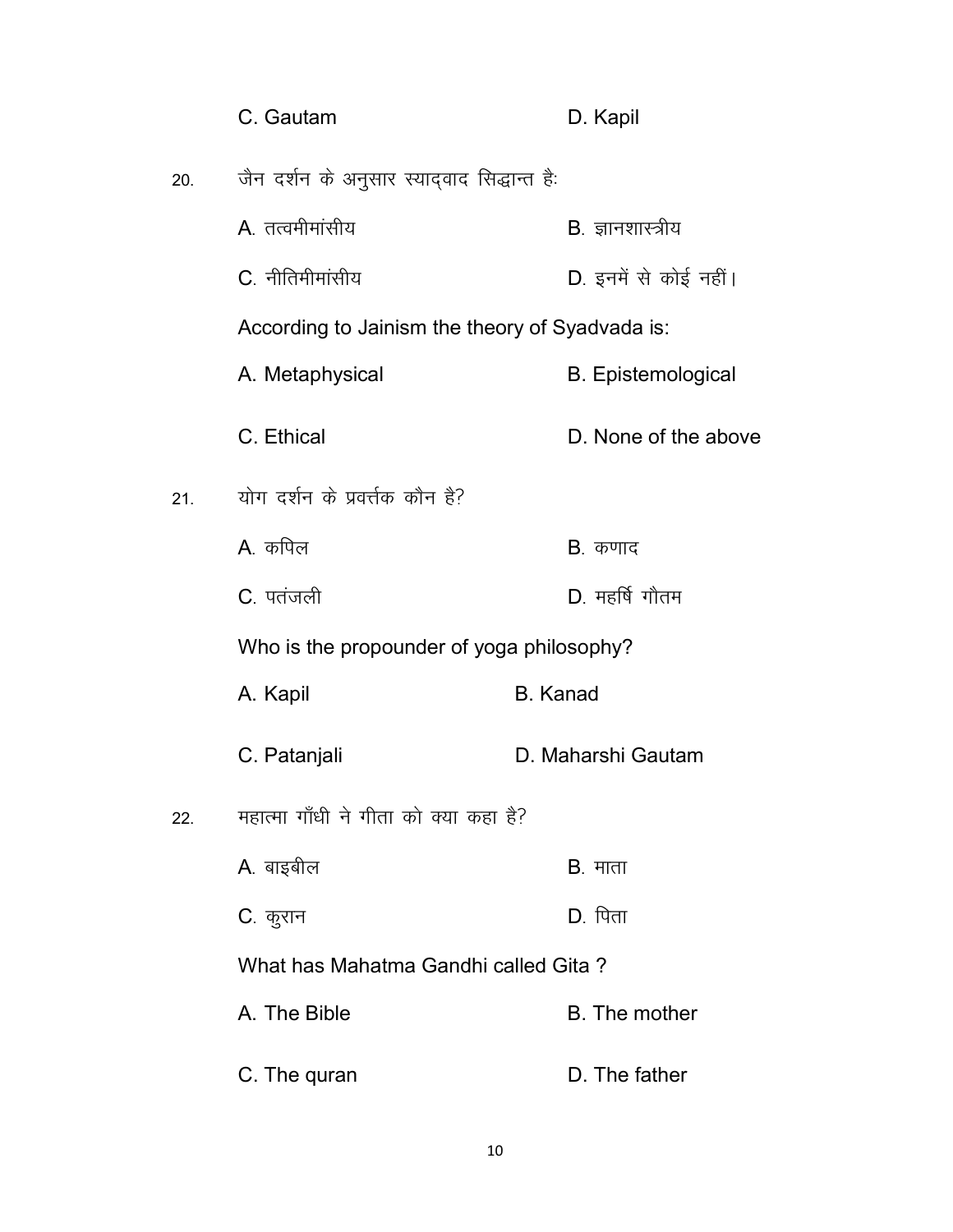| 23. | जैन के अनुसार 'त्रिरत्न' क्या है?            |                         |
|-----|----------------------------------------------|-------------------------|
|     | A. सम्यक् दर्शन                              | <b>B</b> . सम्यक् ज्ञान |
|     | C. सम्यक् चरित्र                             | D. उपर्युक्त सभी        |
|     | What is 'Triratna' according to Jainism?     |                         |
|     | A. Samyaka Darshan                           | B. Samyaka Gyan         |
|     | C. Samyaka Charitra                          | D. All of the above     |
| 24. | जैन धर्म में आत्मा को क्या कहा जाता है?      |                         |
|     | A. जीव                                       | <b>B</b> . पुरूष        |
|     | <b>C</b> . अजीव                              | D. ईश्वर                |
|     | What is soul called in Jainism?              |                         |
|     | A. Jiva                                      | <b>B.</b> Purusa        |
|     | C. Ajiva                                     | D. God                  |
| 25. | मीमांसा दर्शन के प्रवर्त्तक कौन हैं?         |                         |
|     | A. जैमिनी                                    | <b>B</b> . कणाद         |
|     | C. पतंजलि                                    | $D.$ गौतम               |
|     | Who is the propounder of Mimansa Philosophy? |                         |
|     | A. Jaimini                                   | <b>B.</b> Kanad         |
|     | C. Patanjali                                 | D. Gautam               |
|     |                                              |                         |

26. किस दर्शन में 'सम्यक् समाधि' का वर्णन है?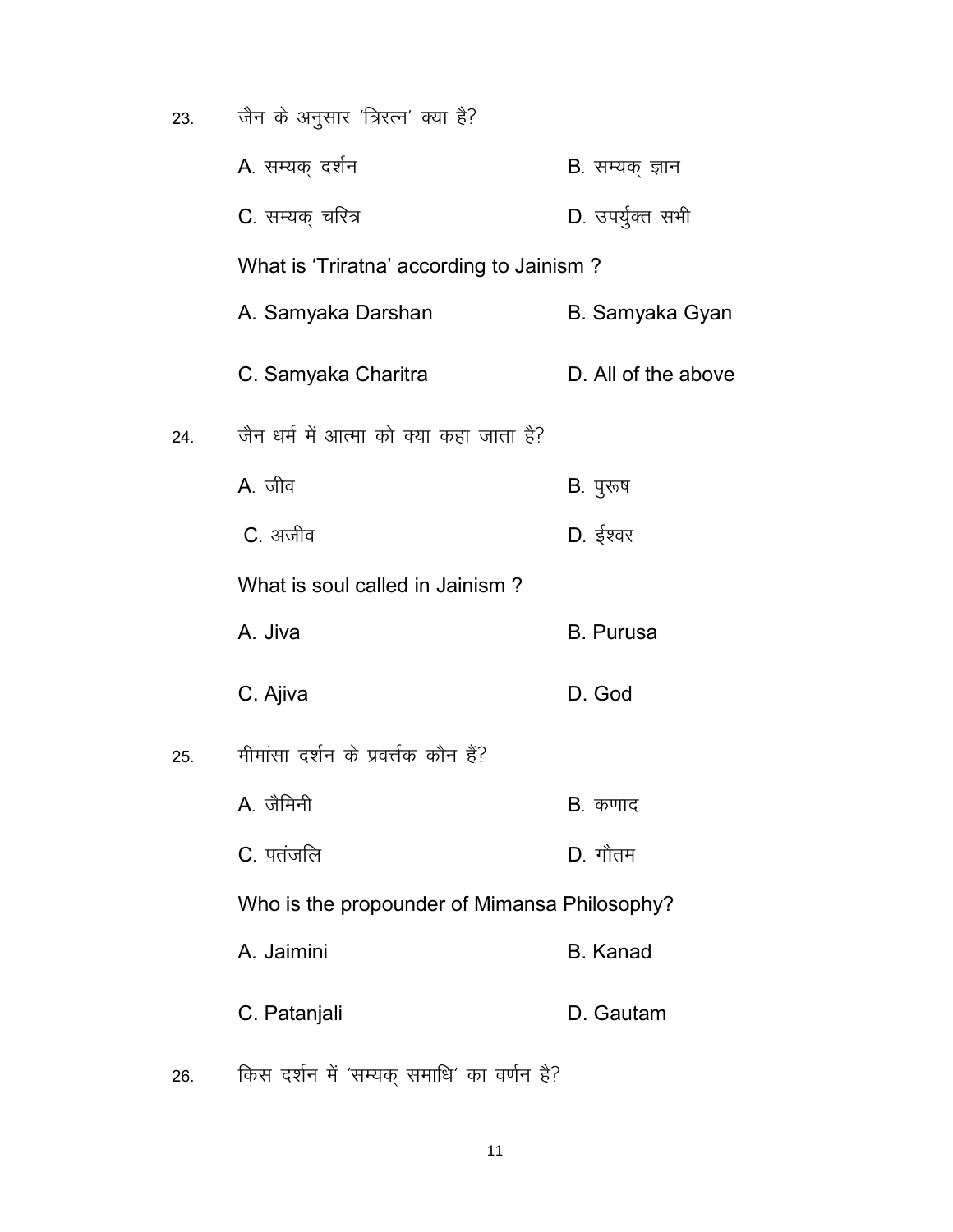|     | A. बौद्ध दर्शन                                       | B. जैन दर्शन         |
|-----|------------------------------------------------------|----------------------|
|     | C. योग दर्शन                                         | D. न्याय दर्शन       |
|     | Which philosophy has described ' Samyak samadhi'?    |                      |
|     | A. Buddhism                                          | <b>B.</b> Jainism    |
|     | C. Yoga philosohy                                    | D. Nyaya philosophy  |
| 27. | अद्वैत वेदान्त दर्शन के प्रवर्त्तक कौन है?           |                      |
|     | A. कपिल                                              | <b>B</b> . रामानुज   |
|     | C. शंकर                                              | D. इनमें से कोई नहीं |
|     | Who is the Propounder of Advaita Vedanta Philosophy? |                      |
|     | A. Kapil                                             | <b>B.</b> Ramanuja   |
|     | C. Shankara                                          | D. None of the above |
| 28. | अनुमान का तार्किक आधार क्या है?                      |                      |
|     | <b>A</b> . व्याप्ति                                  | B. हेतु              |
|     | <b>C</b> . पक्ष                                      | D. इनमें से कोई नहीं |
|     | What is the logical ground of inference?             |                      |
|     | A. Vyapti                                            | <b>B.</b> Hetu       |
|     | C. Paksha                                            | D. None of these     |
| 29. | योग दर्शन के अनुसार 'योग' शब्द का क्या अर्थ है?      |                      |
|     | A. यम                                                | B. मिलन              |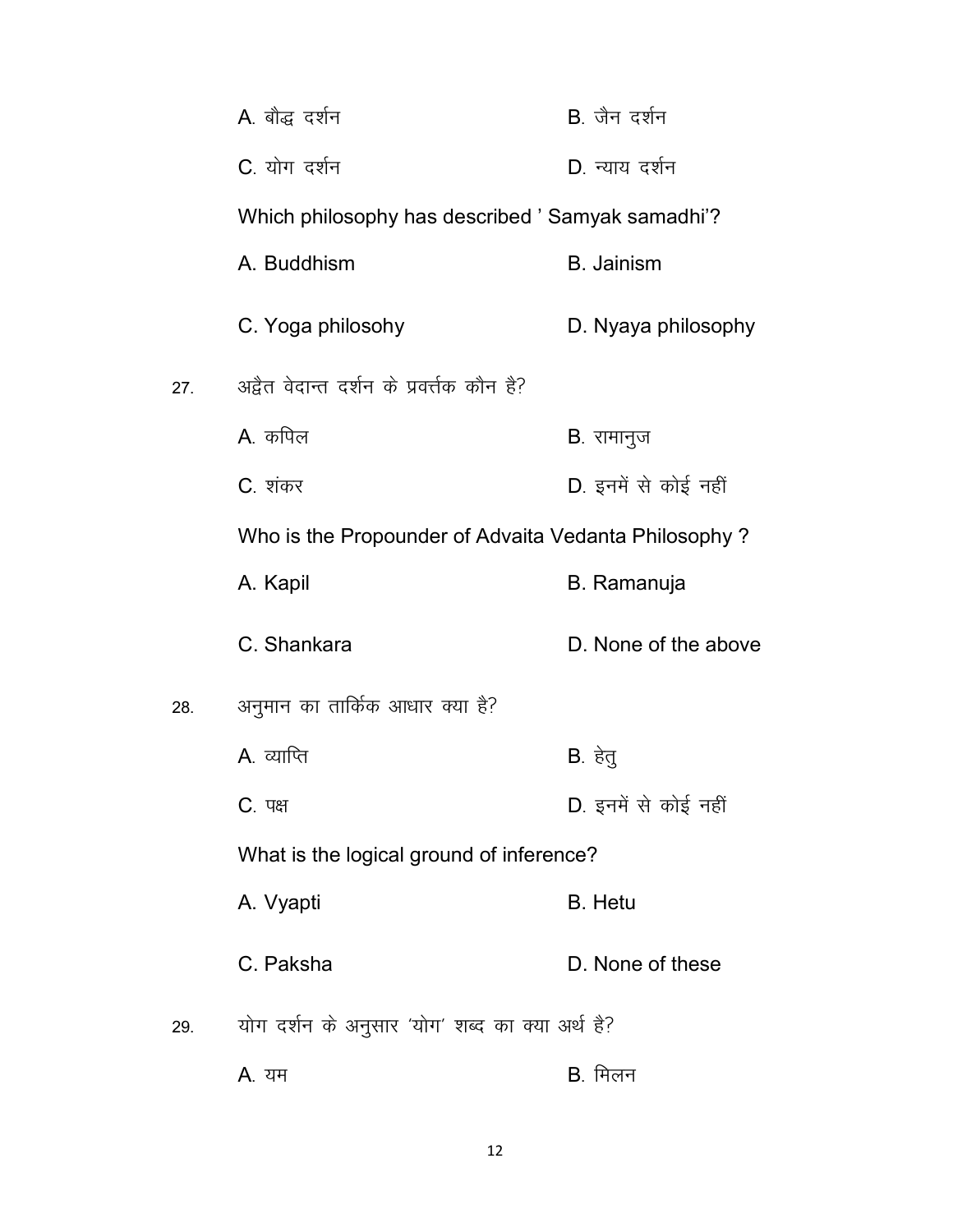|     | C. नियम                                                                       | D. चिन्तवृत्ति निरोध  |
|-----|-------------------------------------------------------------------------------|-----------------------|
|     | What is the meaning of the word 'Yoga' according to yoga                      |                       |
|     | philosophy?                                                                   |                       |
|     | A. Yama                                                                       | <b>B.</b> Union       |
|     | C. Niyama                                                                     | D. Chittyriti nirodha |
| 30. | सांख्य दर्शन का चेतन मूल सत्ता क्या है ?                                      |                       |
|     | A. पुरुष                                                                      | $B.$ जीव              |
|     | $C.$ ब्रहम                                                                    | D. ईश्वर              |
|     | What is the ultimate conscious reality of samkhya philosophy?                 |                       |
|     | A. Purusha                                                                    | B. Jiva               |
|     | C. Brahma                                                                     | D. God                |
| 31. | निम्नलिखित में से कौन सा दर्शन भौतिकवादी है?                                  |                       |
|     | A. चार्वाक                                                                    | <b>B</b> . बौद्ध      |
|     | C. अर्द्धत वेदान्त                                                            | D. योग दर्शन          |
|     | Which of the following is a materialistic philosophy?                         |                       |
|     | A. Charvaka                                                                   | <b>B.</b> Buddhism    |
|     | C. Advait Vedanta                                                             | D. Yoga philosophy    |
| 32. | परमाणुओं को जगत् का उपादान कारण कौन–सा दार्शनिक सम्प्रदाय स्वीकार<br>करता है? |                       |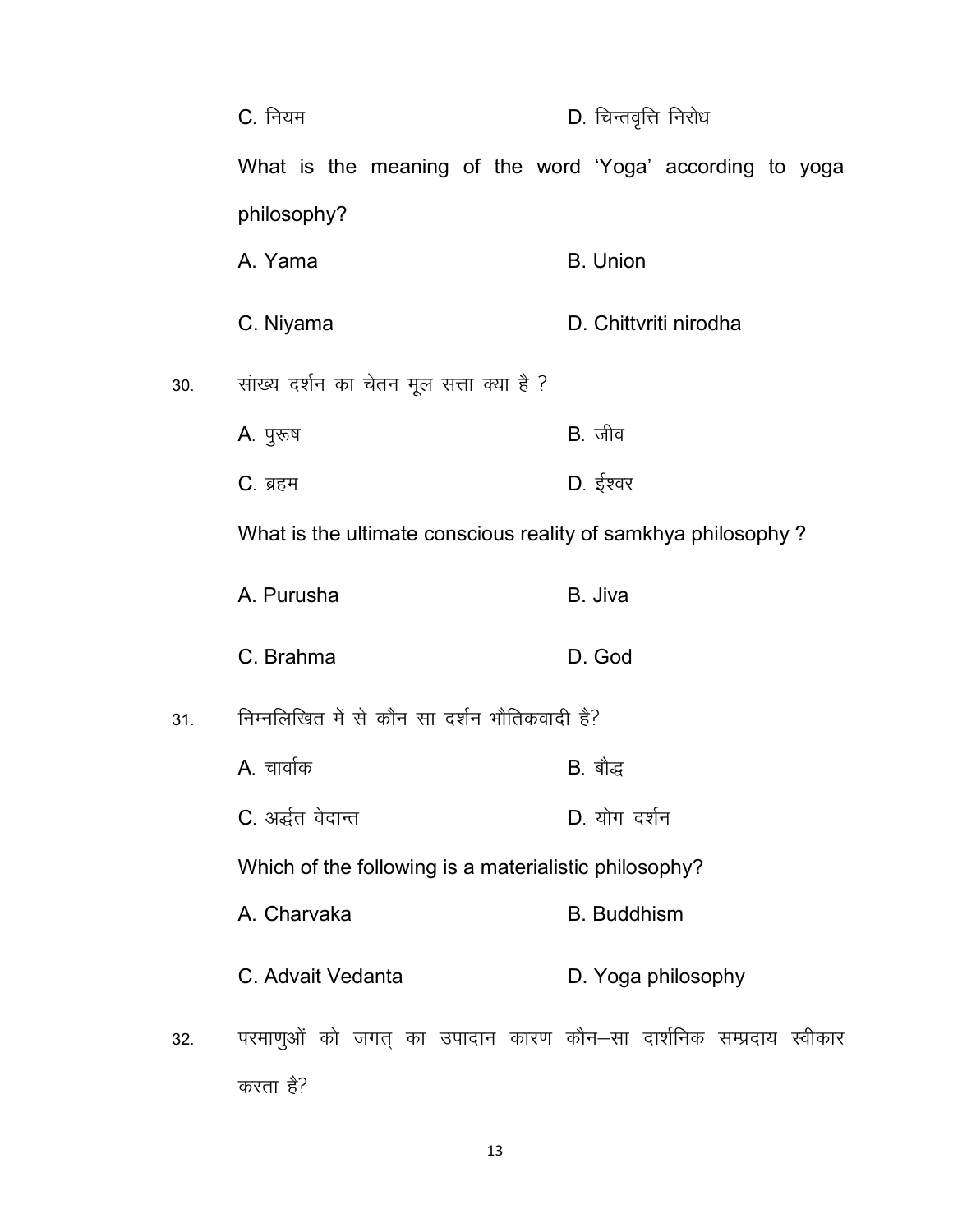|     | A. वैशेषिक                                                 | <b>B</b> . योग           |
|-----|------------------------------------------------------------|--------------------------|
|     | C. अद्धैत वेदान्त                                          | $D.$ जैन                 |
|     | Which Philosophical school does accept atoms as a material |                          |
|     | cause of the world?                                        |                          |
|     | A. Vaisheshika                                             | B. Yoga                  |
|     | C. Advait Vedanta                                          | D. Jainism               |
| 33. | वैशेषिक दर्शन में प्रमाणों की कितनी संख्या स्वीकृत है?     |                          |
|     | A. दो                                                      | $B.$ तीन                 |
|     | C. चार                                                     | D. छ                     |
|     | How many pramanas are accepted by vaisheshika Philosophy?  |                          |
|     | A. Two                                                     | <b>B.</b> Three          |
|     | C. Four                                                    | D. Six                   |
| 34. | ब्रह्म को कौन तीनों भेदों से परे मानता है?                 |                          |
|     | A. रामानुज                                                 | <b>B</b> . शंकर          |
|     | C. (A) तथा (B) दोनों                                       | D. इनमें से कोई नहीं     |
|     | Who has regarded Brahman beyond all the three differences? |                          |
|     | A. Ramanuja                                                | <b>B.</b> Shankara       |
|     | C. Both $(A)$ and $(B)$                                    | D. None of these         |
| 35. | न्याय दर्शन के अनुसार प्रमा क्या है?                       |                          |
|     | A. यथार्थ अनुभव                                            | <b>B</b> . अयथार्थ अनुभव |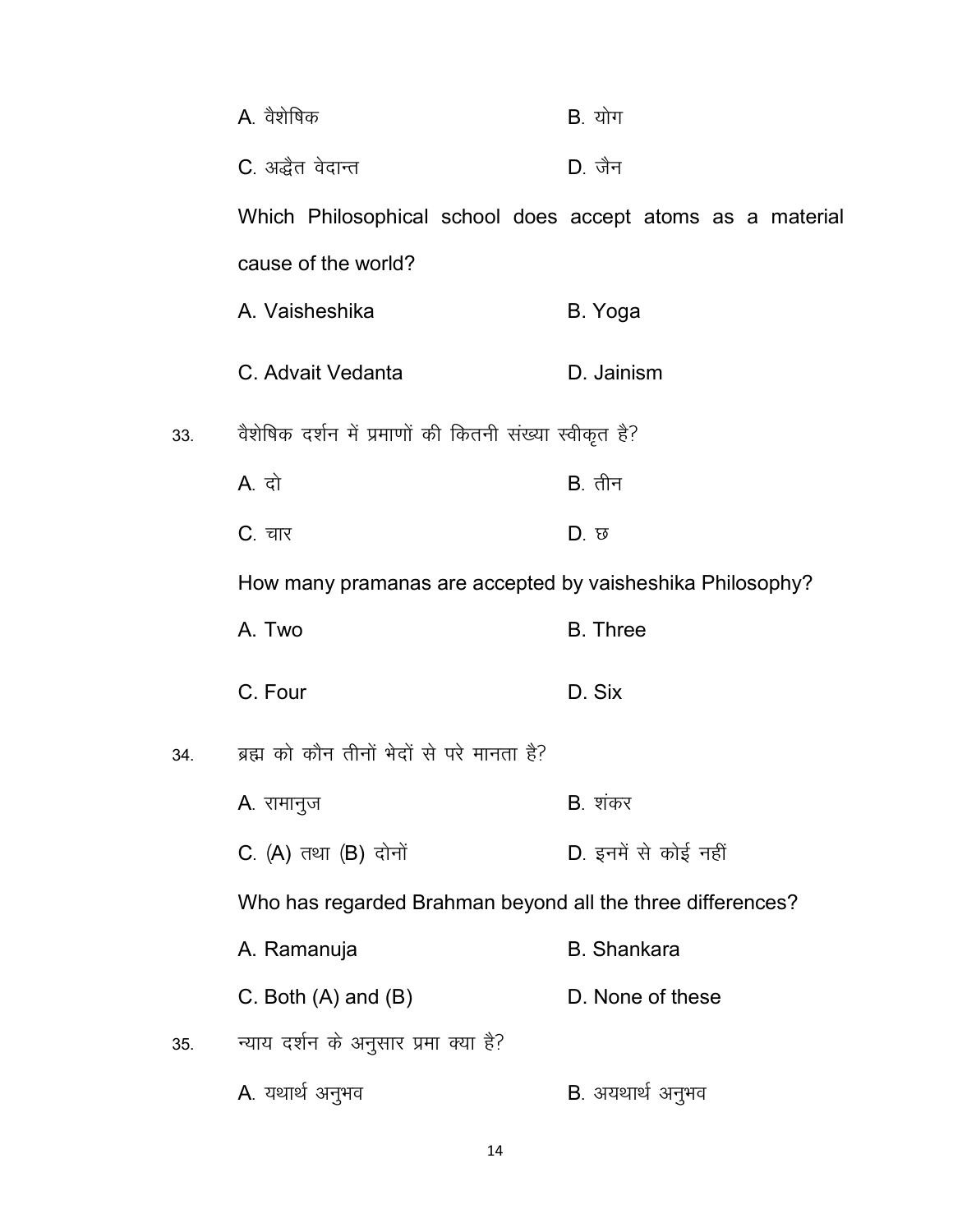|     | C. अज्ञात विषय का ज्ञान                        | D. इनमें से कोई नहीं        |
|-----|------------------------------------------------|-----------------------------|
|     | What is prama according to Nyaya Philosophy?   |                             |
|     | A. Real experience                             | <b>B.</b> Unreal experience |
|     | C. Knowledge of the unkonwn D. None of these   |                             |
| 36. | लइबनीज के दर्शन के संबंध में क्या मान्यता है ? |                             |
|     | A. एकतत्ववादी है                               | B. द्वैतवादी है             |
|     | C. बहुतत्ववादी है                              | D. इनमें से कोई नहीं        |
|     | What is regarded about Leibnitz's Philosophy?  |                             |
|     | A. Monist                                      | <b>B.</b> Dualist           |
|     | C. Pluralist                                   | D. None of these            |
| 37. | कौन संदेहवादी दार्शनिक है?                     |                             |
|     | A. काण्ट                                       | B. हयूम                     |
|     | C. हेगेल                                       | D. स्पीनोजा                 |
|     | Who is a Sceptic Philosopher?                  |                             |
|     | A. Kant                                        | <b>B.</b> Hume              |
|     | C. Hegel                                       | D. Spinoza                  |
| 38. | वैशेषिक दर्शन में कितने पदार्थ स्वीकृत हैं?    |                             |
|     | <b>A</b> . चार                                 | <b>B</b> . पाँच             |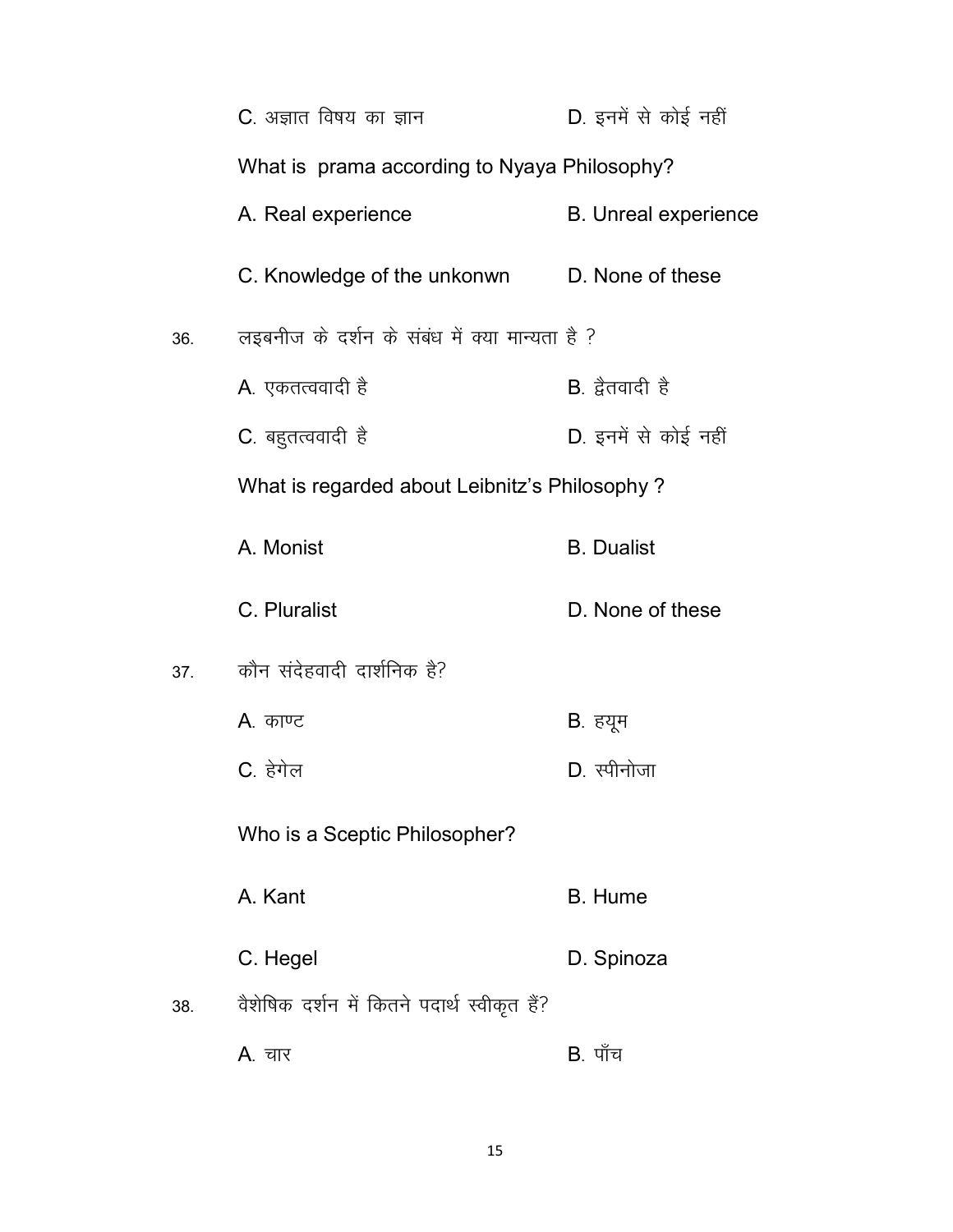|     | $C.$ सात                                                        | <b>D</b> . आठ      |  |
|-----|-----------------------------------------------------------------|--------------------|--|
|     | How many padarthas are accepted in vaisheshika Philosophy?      |                    |  |
|     | A. Four                                                         | <b>B.</b> Five     |  |
|     | C. Seven                                                        | D. Eight           |  |
| 39. | सांख्य दर्शन के अनुसार प्रकृति के कितने गुण हैं?                |                    |  |
|     | <b>A</b> . तीन                                                  | $B.$ पाँच          |  |
|     | $C.$ $\varpi$ :                                                 | D. आठ              |  |
|     | How many qualities (Gunas) are in prakriti according to samkhya |                    |  |
|     | Philosophy                                                      |                    |  |
|     | A. Three                                                        | <b>B.</b> Five     |  |
|     | C. Six                                                          | D. Eight           |  |
| 40. | किसने कहा है कि जगत् मिथ्या है?                                 |                    |  |
|     | A. गौतम                                                         | <b>B</b> . रामानुज |  |
|     | C. चार्वाक                                                      | D. शंकर            |  |
|     | Who has said that world is unreal?                              |                    |  |
|     | A. Gautam                                                       | B. Ramanuja        |  |
|     | C. Charvaka                                                     | D. Shankara        |  |
| 41. | बुद्ध के चतुर्थ आर्यसत्य में क्या वर्णित हैं?                   |                    |  |
|     | A. क्षणिकवाद                                                    | <b>B</b> . धर्म    |  |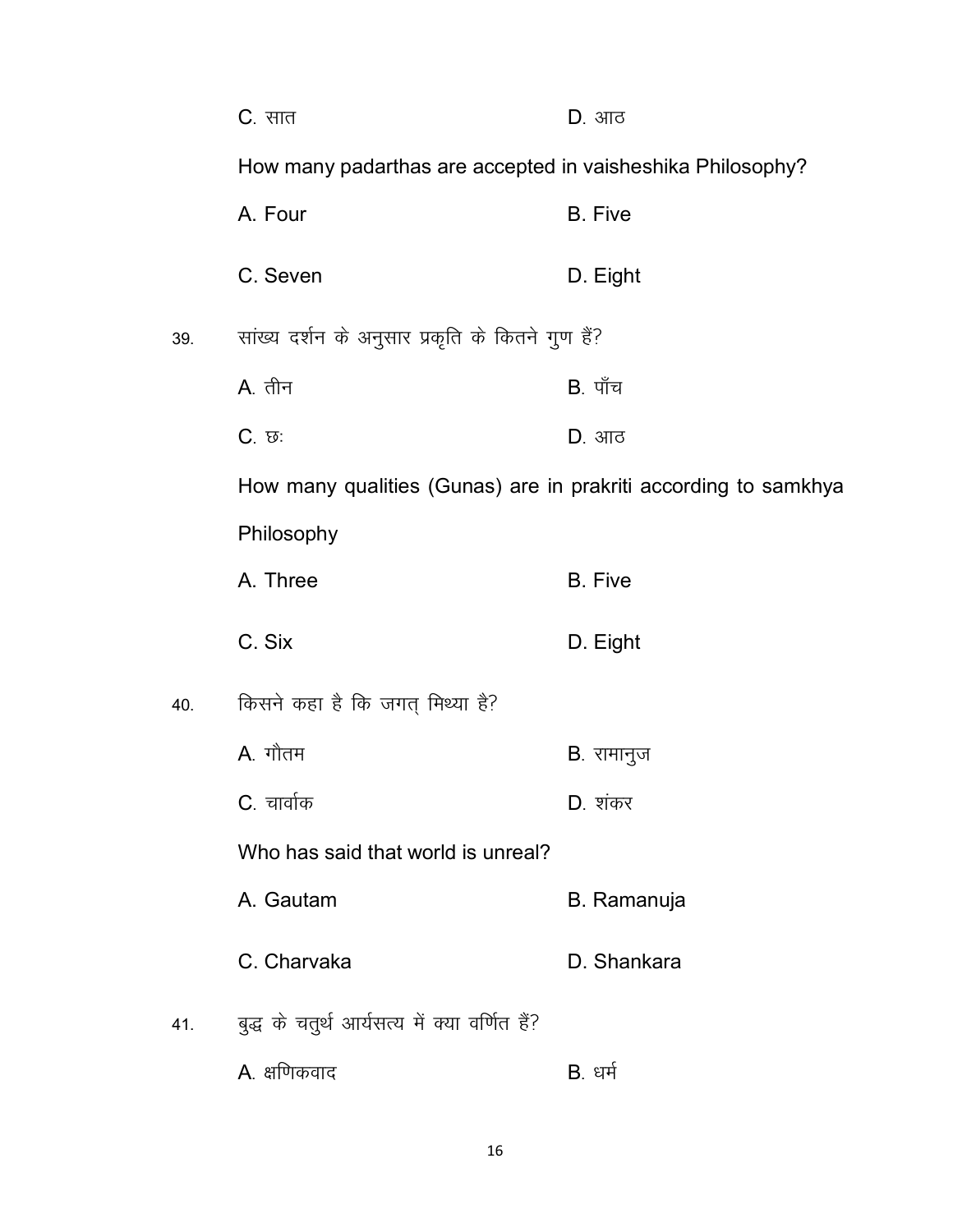|     | C. अष्टांग मार्ग                                  | D. पुरूषार्थ            |
|-----|---------------------------------------------------|-------------------------|
|     | What is described in Buddha's Fourth Noble Truth? |                         |
|     | A. Momentariness                                  | <b>B.</b> Dharma        |
|     | C. Astang marg                                    | D. Purushartha          |
| 42. | शंकर का दर्शन क्या कहलाता है?                     |                         |
|     | A. अद्वैत                                         | B. विशिष्टाद्वैत        |
|     | C. द्वेतवाद                                       | D. द्वैताद्वैत          |
|     | What is called to the Philosophy of Shankar?      |                         |
|     | A. Advaita                                        | <b>B.</b> Vishitadvaita |
|     | C. Dvaitavada                                     | D. Dvaitadvaita         |
| 43. | गीता का केन्द्रीय उपदेश क्या है?                  |                         |
|     | A. ज्ञानयोग                                       | B. कर्मयोग              |
|     | C. भक्तियोग                                       | D. राजयोग               |
|     | What is the central teaching of Gita?             |                         |
|     | A. Gyanyoga                                       | B. Karmyoga             |
|     | C. Bhaktiyoga                                     | D. Rajyoga              |
| 44. | निम्न में कौन पुरूषार्थ है?                       |                         |
|     | A. धर्म                                           | <b>B</b> . अर्थ         |
|     | C. काम                                            | D. उपर्युक्त सभी        |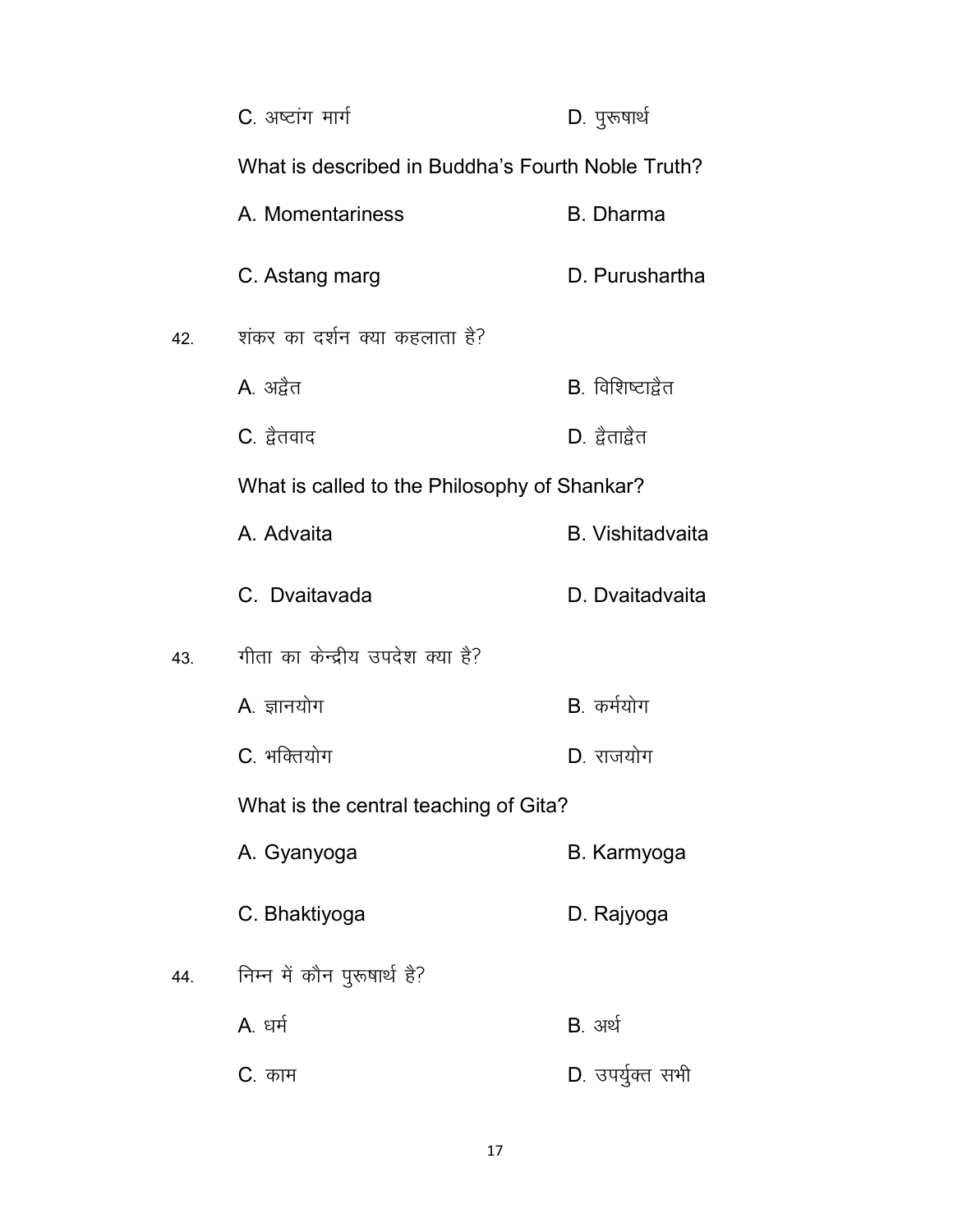|     | Which of the following is purushartha?                                 |                                   |
|-----|------------------------------------------------------------------------|-----------------------------------|
|     | A. Dharma                                                              | <b>B.</b> Wealth                  |
|     | C. Kama                                                                | D. All of the above               |
| 45  | निम्नलिखित में से कौन व्यावहारिक नीतिशास्त्र की शाखा है?               |                                   |
|     | <b>A</b> . व्यवसाय नीतिशास्त्र                                         | <b>B</b> . पर्यावरणीय नीतिशास्त्र |
|     | C. जैव–चिकित्सीय नीतिशास्त्र                                           | D. उपर्युक्त सभी को               |
|     | Which of the following is a branch of Applied Ethics?                  |                                   |
|     | A. Professional Ethics                                                 | <b>B. Environmental Ethics</b>    |
|     | C. Bio-medical Ethics                                                  | D. All of the above               |
| 46. | निम्नलिखित में से किसने कहा है कारण भावात्मक और निषेधात्मक उपाधियों का |                                   |
|     | योगफल है?                                                              |                                   |
|     | <b>A</b> . अरस्तू                                                      | $B.$ मिल                          |
|     | C. हयूम                                                                | $D.$ काण्ट                        |
|     | Who among the following has said that a cause is the sum total of      |                                   |
|     | both positives and negative conditions taken together?                 |                                   |
|     | A. Aristotle                                                           | <b>B.</b> Mill                    |
|     | C. Hume                                                                | D. Kant                           |
| 47. | पर्यावरणीय नीतिशास्त्र क्या है ?                                       |                                   |
|     | A. जीवन केन्द्रित                                                      | B. मनुष्य केन्द्रित               |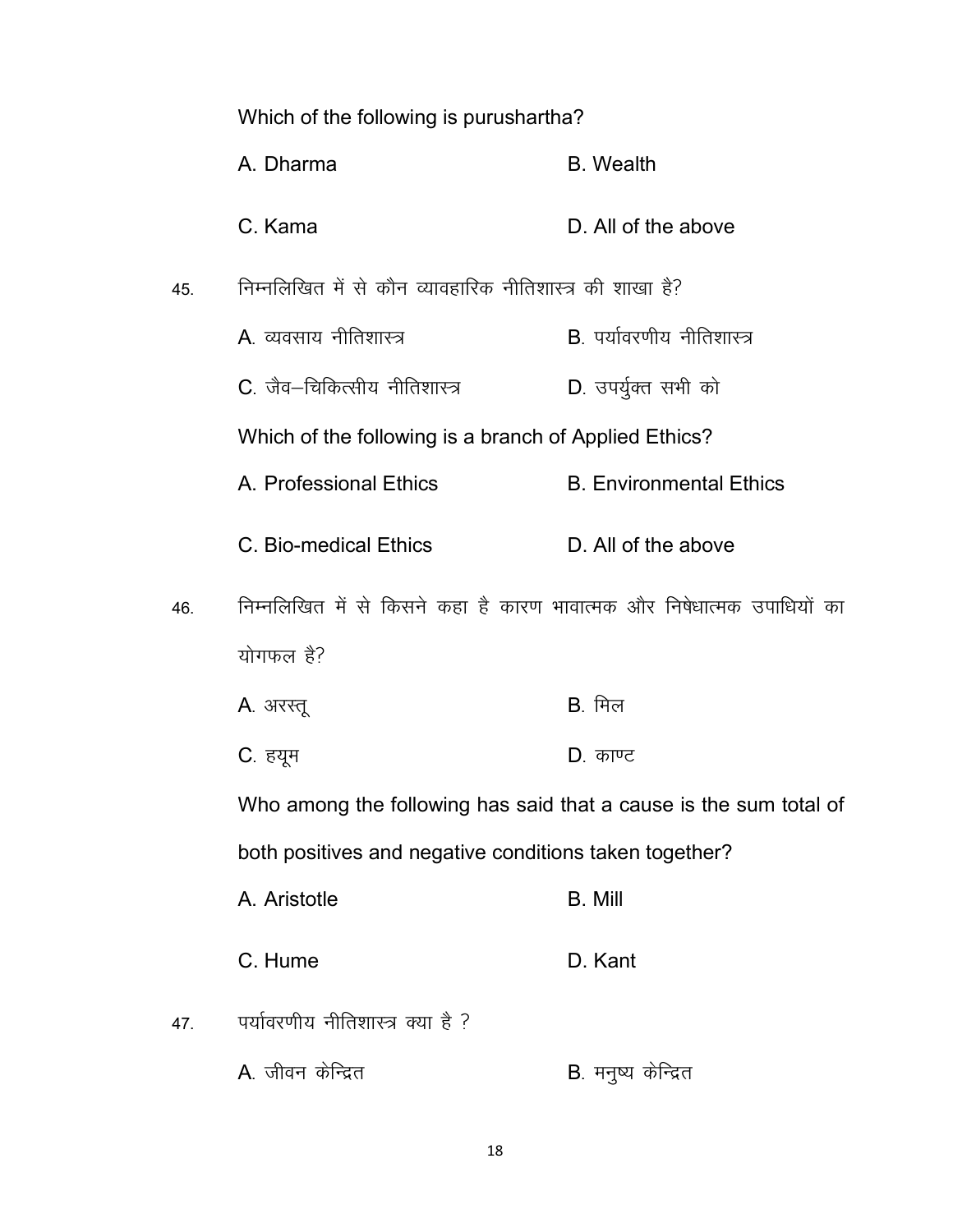|     | C. पशु केन्द्रित                                 | D. उपर्युक्त सभी         |
|-----|--------------------------------------------------|--------------------------|
|     | <b>What is Environmental Ethics?</b>             |                          |
|     | <b>B.</b> Life centered                          | <b>B.</b> Human centered |
|     | C. Animal centered                               | D. All of the above      |
| 48. | बौद्ध दर्शन के प्रवर्त्तक कौन हैं?               |                          |
|     | A. महावीर                                        | B. पतंजलि                |
|     | C. शंकर                                          | D. इनमें से कोई नहीं     |
|     | Who is the propounder of Buddhist Philosophy?    |                          |
|     | A. Mahavir                                       | <b>B.</b> Patanjali      |
|     | C. Shankara                                      | D. None of these         |
| 49. | ऋत् नियम का स्वरूप क्या है?                      |                          |
|     | A धार्मिक                                        | <b>B</b> . सामाजिक       |
|     | C. राजनैतिक                                      | D. नैतिक                 |
|     | What is the nature of Law called Rta/Rita?       |                          |
|     | <b>B.</b> Religious                              | <b>B.</b> Social         |
|     | C. Political                                     | D. Moral                 |
| 50. | 'कर्त्तव्य कर्त्तव्य के लिए' किसका सिद्धान्त है: |                          |
|     | A. गीता का                                       | B. बौद्ध का              |
|     | C. जैन का                                        | D. न्याय का              |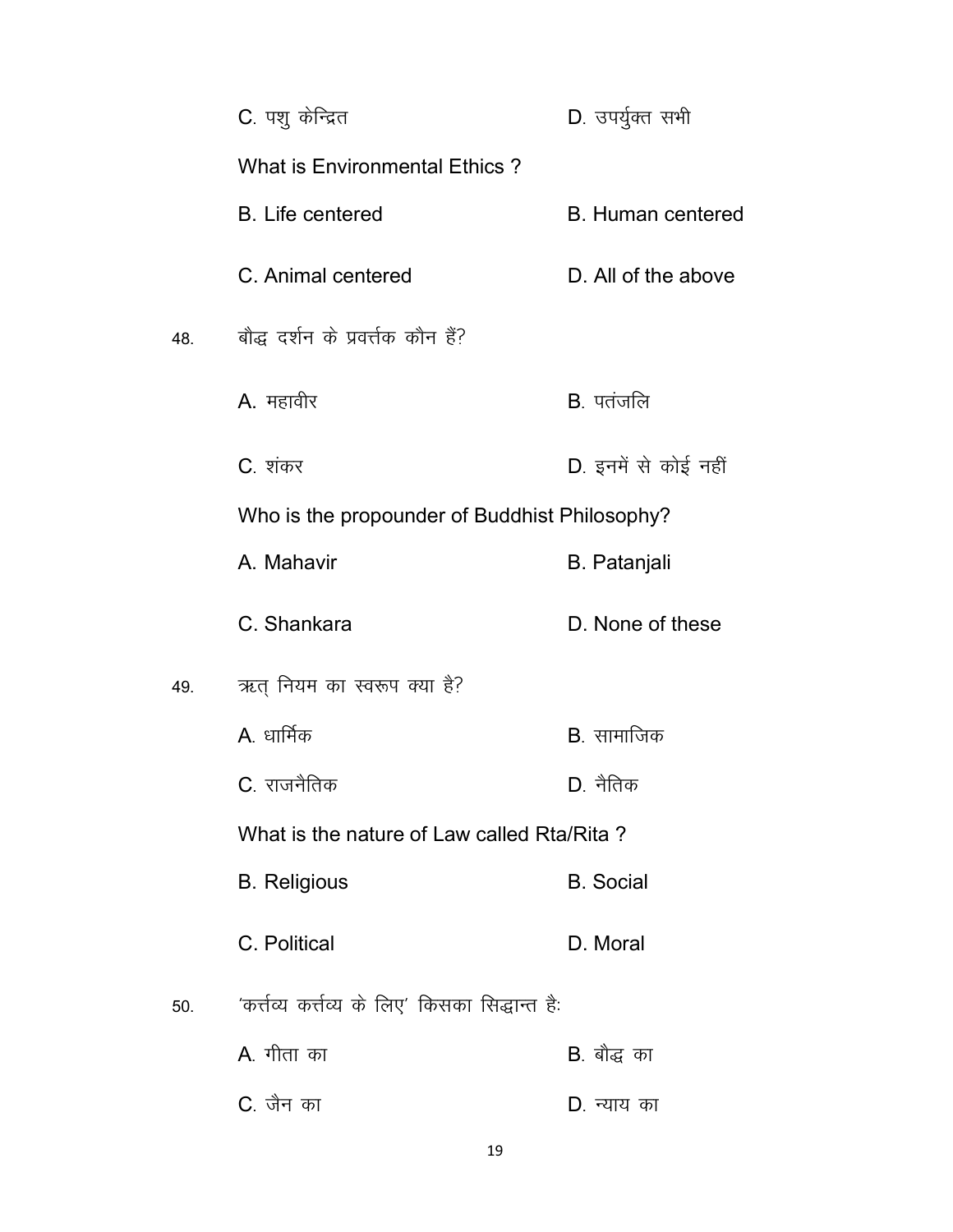|     | Who has given the dictum 'Duty for duty's sake'?      |                        |
|-----|-------------------------------------------------------|------------------------|
|     | A. Gita                                               | <b>B.</b> Buddhism     |
|     | C. Jainism                                            | D. Nyaya               |
| 51. | ऋण के कितने प्रकार हैं?                               |                        |
|     | A दो                                                  | $B.$ तीन               |
|     | C. चार                                                | D. इनमे से कोई नहीं    |
|     | How many kinds of Rna/Rina are there?                 |                        |
|     | B. Two                                                | <b>B.</b> Three        |
|     | C. Four                                               | D. None of these       |
| 52. | स्वधर्म का वास्तविक संबध है:                          |                        |
|     | A. सामान्य धर्म से                                    | <b>B</b> . आपत धर्म से |
|     | C. वर्णाश्रम धर्म से                                  | D. इनमें से कोई नहीं   |
|     | Svadharma is actually related to:                     |                        |
|     | <b>B. Samanya Dharma</b>                              | <b>B. Apata Dharma</b> |
|     | C. Varnasharma                                        | D. None of these       |
| 53. | न्याय के अनुसार परार्थानुमान में कितने अवयव होते हैं? |                        |
|     | A. तीन                                                | <b>B</b> . चार         |
|     | C. पाँच                                               | D. आठ                  |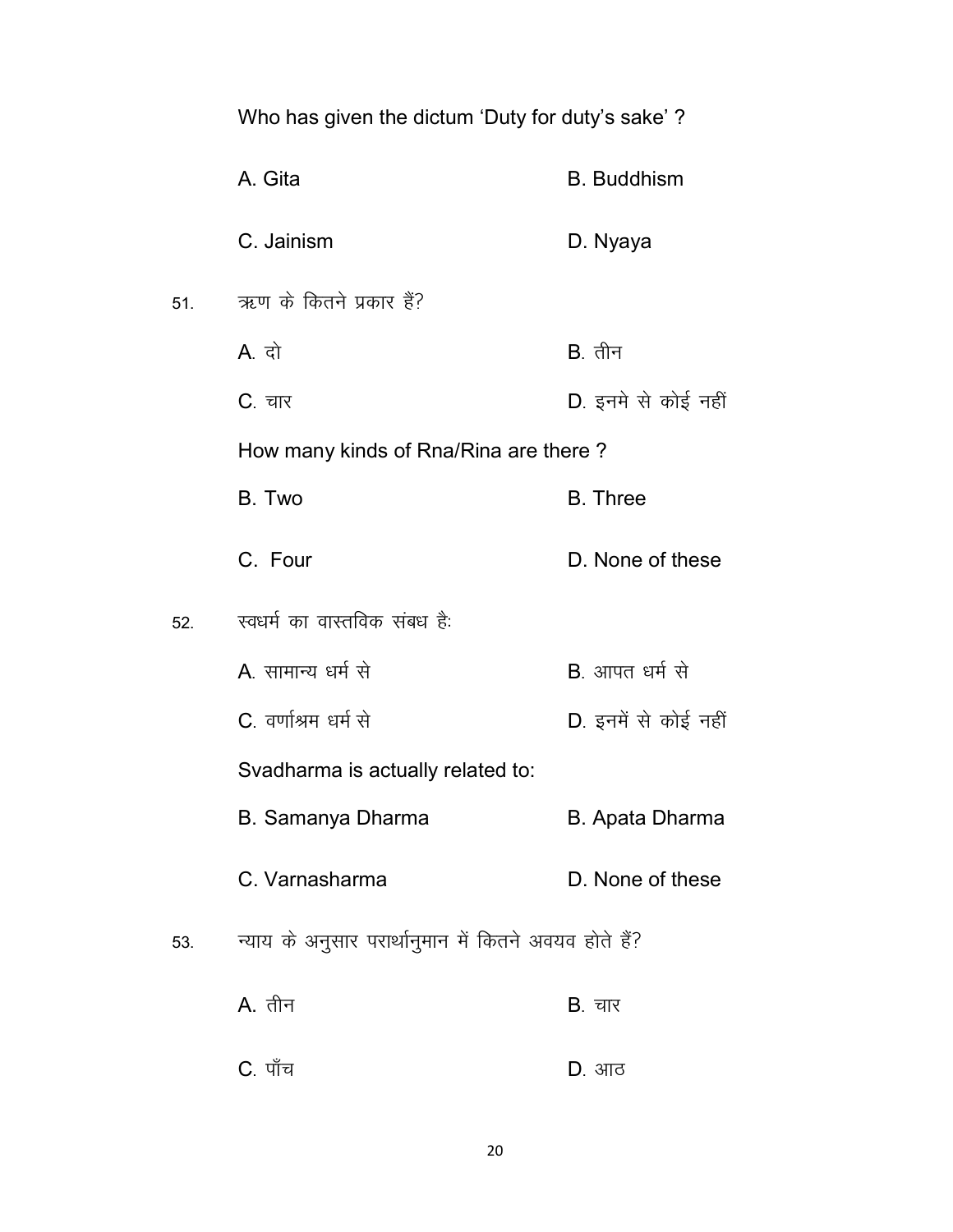|     | How many constituents of pararthanuman are according to |                        |
|-----|---------------------------------------------------------|------------------------|
|     | Nyaya?                                                  |                        |
|     | A. Three                                                | <b>B.</b> Four         |
|     | C. Five                                                 | D. Eight               |
| 54. | अन्वीक्षा को कहा जाता है?                               |                        |
|     | A. अनुमान                                               | $B.$ प्रत्यक्ष         |
|     | C. उपमान                                                | D. शब्द                |
|     | Anviksha is known as:                                   |                        |
|     | A. Inference                                            | <b>B.</b> Perception   |
|     | C. Comparison                                           | D. Testimony           |
| 55. | ज्ञान प्राप्त करने वाले को कहते हैं :                   |                        |
|     | A. प्रमा                                                | <b>B.</b> अप्रमा       |
|     | C. प्रमाता                                              | $D.$ प्रमाण            |
|     | He who gains knowledge is called:                       |                        |
|     | A. Prama                                                | B. Aprama              |
|     | C. knower                                               | D. Source of knowledge |
| 56. | अद्वैत का क्या अर्थ है?                                 |                        |
|     | A. एक नहीं                                              | <b>B</b> . दो नहीं     |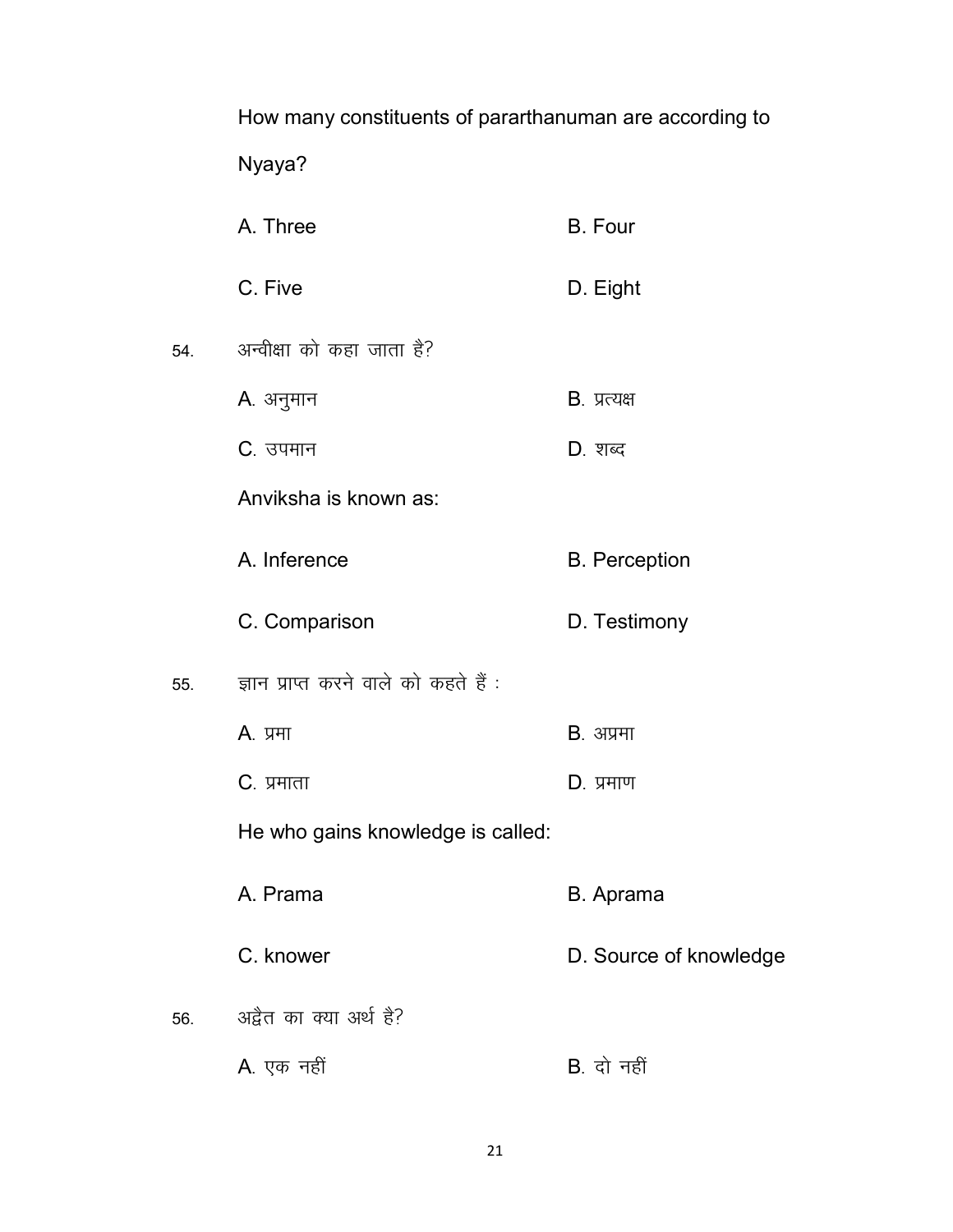|     | C. तीन नहीं                           | D. इनमें से कोई नहीं  |
|-----|---------------------------------------|-----------------------|
|     | What is the meaning of Advaita?       |                       |
|     | A Not one                             | B. Not two            |
|     | C. Not three                          | D. None of these      |
|     | शंकर के अनुसार ब्रहम है:              |                       |
|     | A. अनिर्वचनीय                         | B. अचेतन              |
|     | C. अनेक                               | D. व्यक्तित्वपूर्ण    |
|     | According to Shankar, Brahman is:     |                       |
|     | A. Indescribable                      | <b>B.</b> Unconscious |
|     | C. Many                               | D. Personal           |
| 58. | अरस्तु के अनुसार कारण क्या है ?       |                       |
|     | A. उपादन                              | B. अकारिक             |
|     | C. अंतिम                              | D. उपयुर्क्त सभी      |
|     | What is cause according to Aristotle? |                       |
|     | A. Material                           | <b>B.</b> Formal      |
|     | C. Final                              | D. All the above      |
| 59. | नैतिक युक्ति के प्रतिपादक कौन है?     |                       |
|     | A. काण्ट                              | B. हयूम               |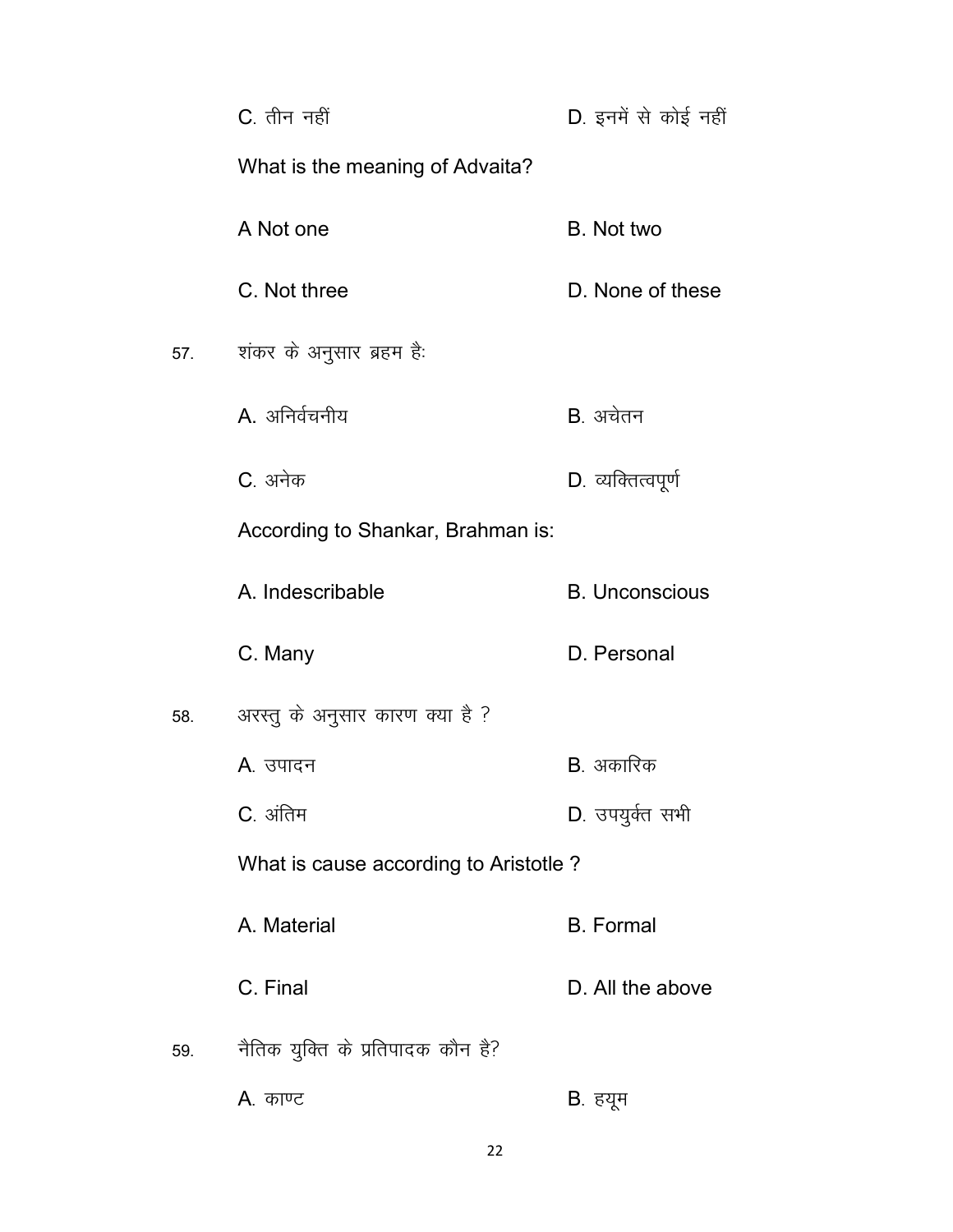|     | C. बर्कले                                  | D. इनमें से कोई नहीं              |  |
|-----|--------------------------------------------|-----------------------------------|--|
|     | Who is the propounder of moral argument?   |                                   |  |
|     | A. Kant                                    | <b>B.</b> Hume                    |  |
|     | C. Berkeley                                | D. None of these                  |  |
| 60. | समीक्षात्मक वस्तुवाद को कहते हैं :         |                                   |  |
|     | A. ज्ञानमीमांसीय एकवाद                     | <b>B</b> . ज्ञानमीमांसीय द्वैतवाद |  |
|     | C. तत्वमीमांसीय द्वैतवाद                   | D. इनमें से कोई नहीं              |  |
|     | Critical Realism is called:                |                                   |  |
|     | A. Epistemological Monism                  | <b>B.</b> Epistemological Dualism |  |
|     | C. Metaphysical Dualism                    | D. None of these                  |  |
| 61. | जैन धर्म में स्याद्वाद है:                 |                                   |  |
|     | A. सापेक्षता का सिद्धान्त                  | <b>B</b> . अनेकत्व का सिद्धान्त   |  |
|     | C. एकत्व का सिद्धान्त                      | D. इनमें से कोई नहीं              |  |
|     | According to Jaina Philosophy syadvada is: |                                   |  |
|     | A. Theory of Relativity                    | B. Theory of pluralism            |  |
|     | C. Theory of Monism                        | D. None of these                  |  |
| 62. | धम्मपद ग्रंथ है:                           |                                   |  |
|     | A जैन दर्शन का                             | B. बौद्ध दर्शन का                 |  |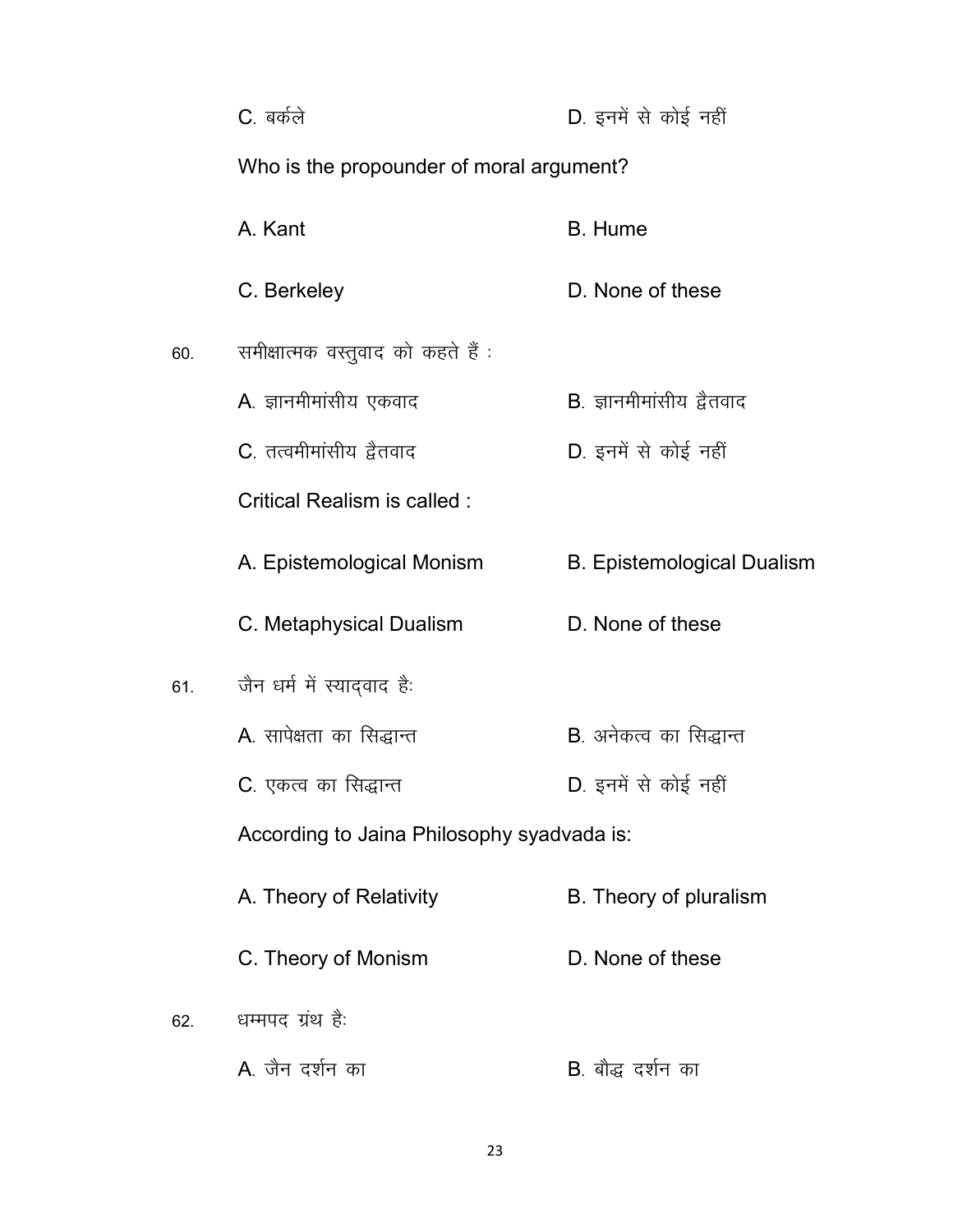|     | C. न्याय दर्शन का                   | D. सांख्य दर्शन का            |
|-----|-------------------------------------|-------------------------------|
|     | Dhammapad is the text of:           |                               |
|     | A. Jain philosophy                  | <b>B.</b> Buddhist philosophy |
|     | C. Nyaya philosophy                 | D. Samkhya philosophy         |
| 63. | महात्मा बुद्ध प्रवर्तक है:          |                               |
|     | A जैन दर्शन के                      | B. बौद्ध दर्शन के             |
|     | C. न्याय दर्शन के                   | D. सांख्य दर्शन के            |
|     | Mahatma Buddha is the founder of:   |                               |
|     | A. Jain philosophy                  | <b>B.</b> Buddhist philosophy |
|     | C. Nyaya philophy                   | D. Sankhya philosophy         |
| 64. | कपिल प्रवर्त्तक हैं:                |                               |
|     | A) सांख्य दर्शन के                  | <b>B</b> न्याय दर्शन के       |
|     | C. योग दर्शन के                     | D. जैन दर्शन के               |
|     | Kapil is the founder of:            |                               |
|     | A. Samkhya philosophy               | B. Nyaya philosophy           |
|     | C. Yoga philosophy                  | D. Jain philosophy            |
| 65. | जैन दर्शन के तेईसवें तीर्थंकर हैं : |                               |
|     | A. पार्श्वनाथ                       | B. ऋषभदेव                     |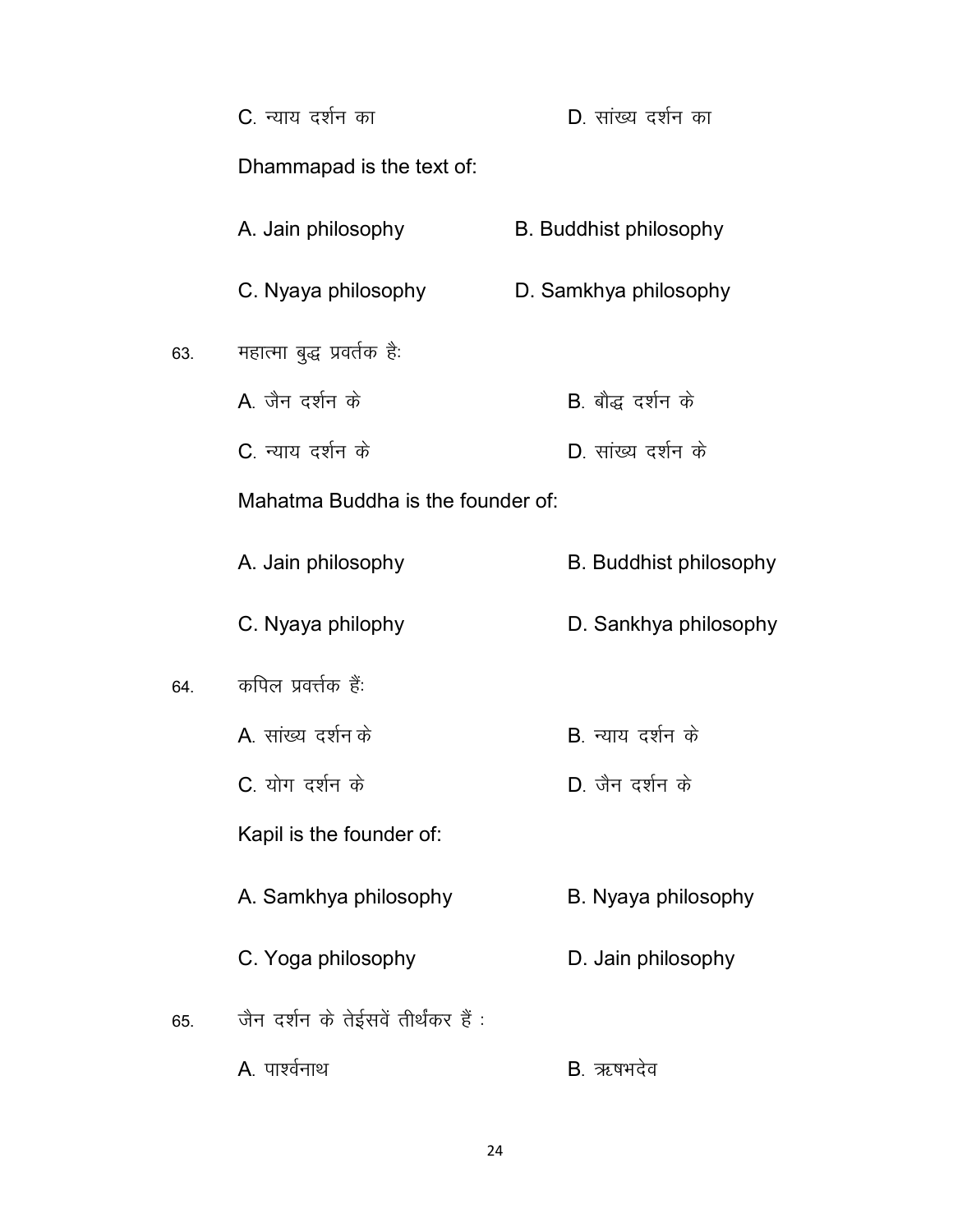|     | C. महावीर                                                | D. अर्जुनदेव          |  |
|-----|----------------------------------------------------------|-----------------------|--|
|     | The twenty third Tirthankar of Jainism is:               |                       |  |
|     | A. Parshvanath                                           | <b>B.</b> Rishavadeva |  |
|     | C. Mahavir                                               | D. Arjundeva          |  |
| 66. | संयुक्तनिकाय ग्रंथ संबंधित है:                           |                       |  |
|     | A जैन                                                    | <b>B</b> . बौद्ध      |  |
|     | C. न्याय                                                 | D. वेदान्त            |  |
|     | Sanyuktanikaya text is related to:                       |                       |  |
|     | A. Jaina                                                 | <b>B.</b> Bauddha     |  |
|     | C. Nyaya                                                 | D. Vedanta            |  |
| 67. | बुद्ध के अनुसार दुःख का मूल कारण क्या है?                |                       |  |
|     | A. वेदना                                                 | B. तृष्णा             |  |
|     | C. उपादान                                                | $D.$ अविधा            |  |
|     | What is the root cause of suffering according to Buddha? |                       |  |
|     | A. Sense-experience                                      | <b>B.</b> Craving     |  |
|     | C. Mental clinging                                       | D. Ignorance          |  |
| 68. | पर्यावरण के कितने प्रकार की विवेचना सामान्यतः होती है?   |                       |  |
|     | A. दो                                                    | $B.$ तीन              |  |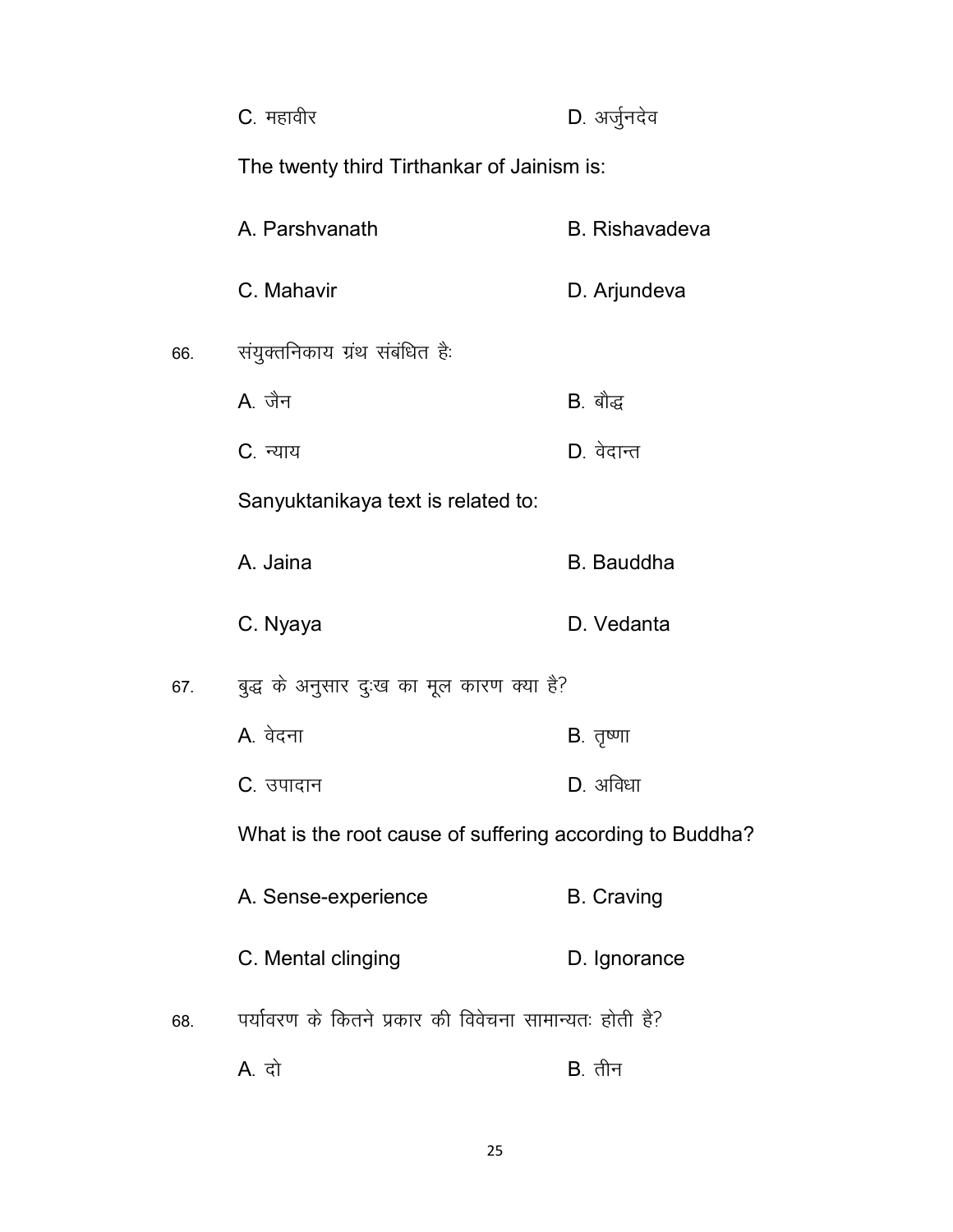|     | C. पाँच                                              | D. इनमें से कोई नहीं            |
|-----|------------------------------------------------------|---------------------------------|
|     | How many kinds of environment are usually discussed? |                                 |
|     | A. Two                                               | <b>B.</b> Three                 |
|     | C. Five                                              | D. None of these                |
| 69. | चिकित्सा नीतिशास्त्र संबंधित है:                     |                                 |
|     | A. मूल्य नीतिशास्त्र से                              | B. अनुप्रयुक्त नीतिशास्त्र से   |
|     | C. आर्दशमूलक नीतिशास्त्र से                          | D. अधिनीतिशास्त्र से            |
|     | Medical Ethics is related to:                        |                                 |
|     | A. Virtue Ethics                                     | <b>B.</b> Applied Ethics        |
|     | <b>C. Normative Ethics</b>                           | D. Metaethics                   |
| 70. | नैतिक युक्ति संबंधित है:                             |                                 |
|     | A. कारणता सिद्धान्त से                               | <b>B</b> . ईश्वर के अस्तित्व से |
|     | C. (A) तथा (B) दोनों से                              | D. इनमें से कोई नहीं            |
|     | Moral Argument is related to:                        |                                 |
|     | A. Theory of causation                               | <b>B.</b> Existence of God      |
|     | C. Both $(A)$ and $(B)$                              | D. None of these                |
| 71. | मध्यम मार्ग संबंधित है:--                            |                                 |
|     | A. जैन दर्शन से                                      | B. बौद्ध दर्शन से               |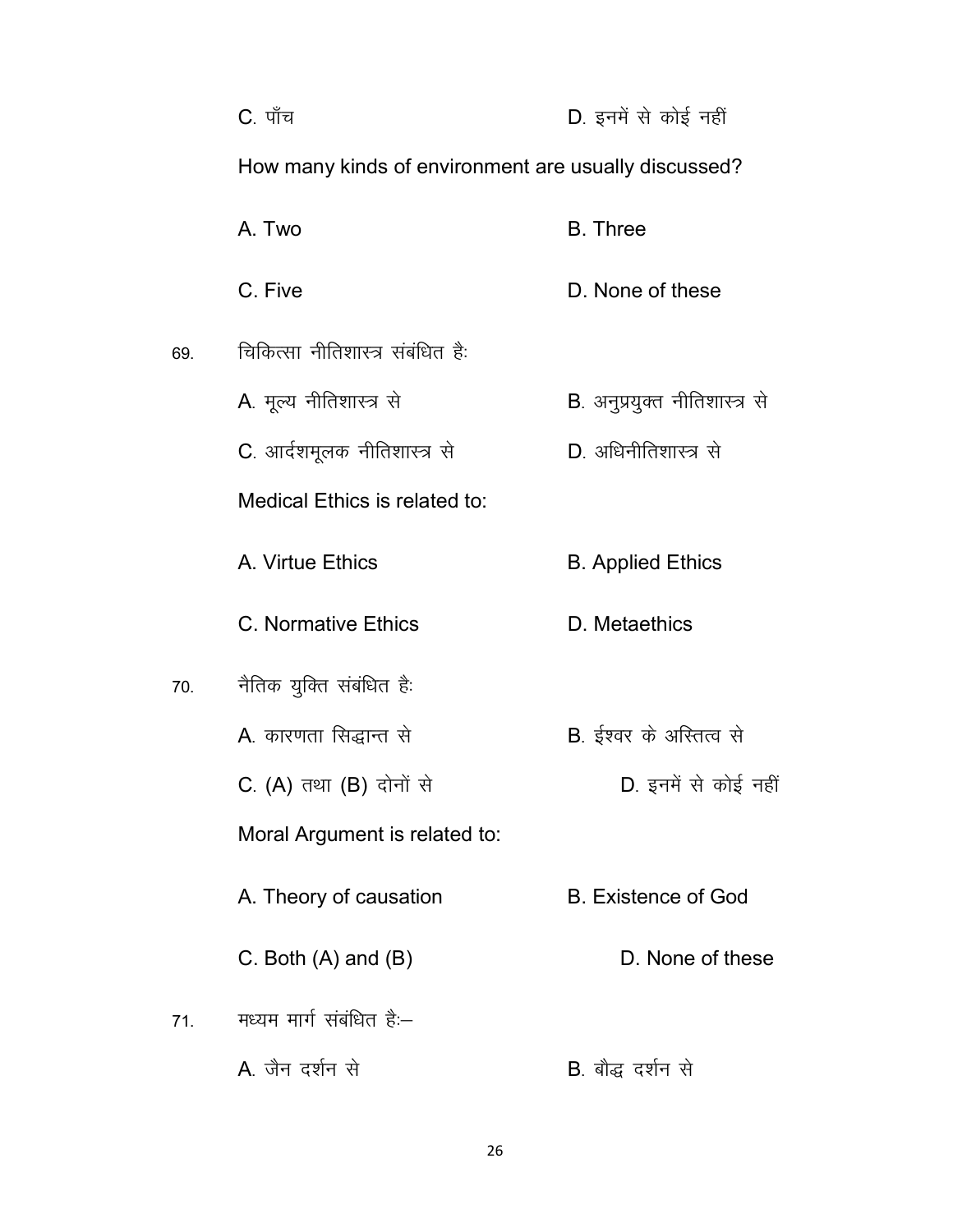|     | C. योग दर्शन से                           | D. सांख्य दर्शन से             |
|-----|-------------------------------------------|--------------------------------|
|     | Golden means (Middle-Path) is related to: |                                |
|     | A. Jain philosophy                        | <b>B.</b> Buddhist philosophy  |
|     | C. Yoga philosophy                        | D. Samkhya philosophy          |
| 72. | बौद्ध और जैन दर्शन का संबंध है:           |                                |
|     | A. नास्तिक सम्प्रदाय से                   | <b>B</b> . आस्तिक सम्प्रदाय से |
|     | C. (A) तथा (B) दोनों से                   | D. इनमें से कोई नहीं           |
|     | Jainism and Buddhism are associated with: |                                |
|     | A. Heterodox school                       | <b>B.</b> Orthodox school      |
|     |                                           |                                |
|     | C. Both $(A)$ and $(B)$                   | D. None of these               |
| 73. | वैशेषिक के अनुसार पदार्थ है :             |                                |
|     | A. भाव                                    | <b>B</b> . अभाव                |
|     | C. (A) तथा (B) दोनों से                   | D. इनमें से कोई नहीं           |
|     | According to Vaisheshika, Padartha is:    |                                |
|     | A. Bhava                                  | <b>B.</b> Abhava               |
|     | C. Both $(A)$ and $(B)$                   | D. None of these               |
| 74. | निष्काम कर्म बल देता है:-                 |                                |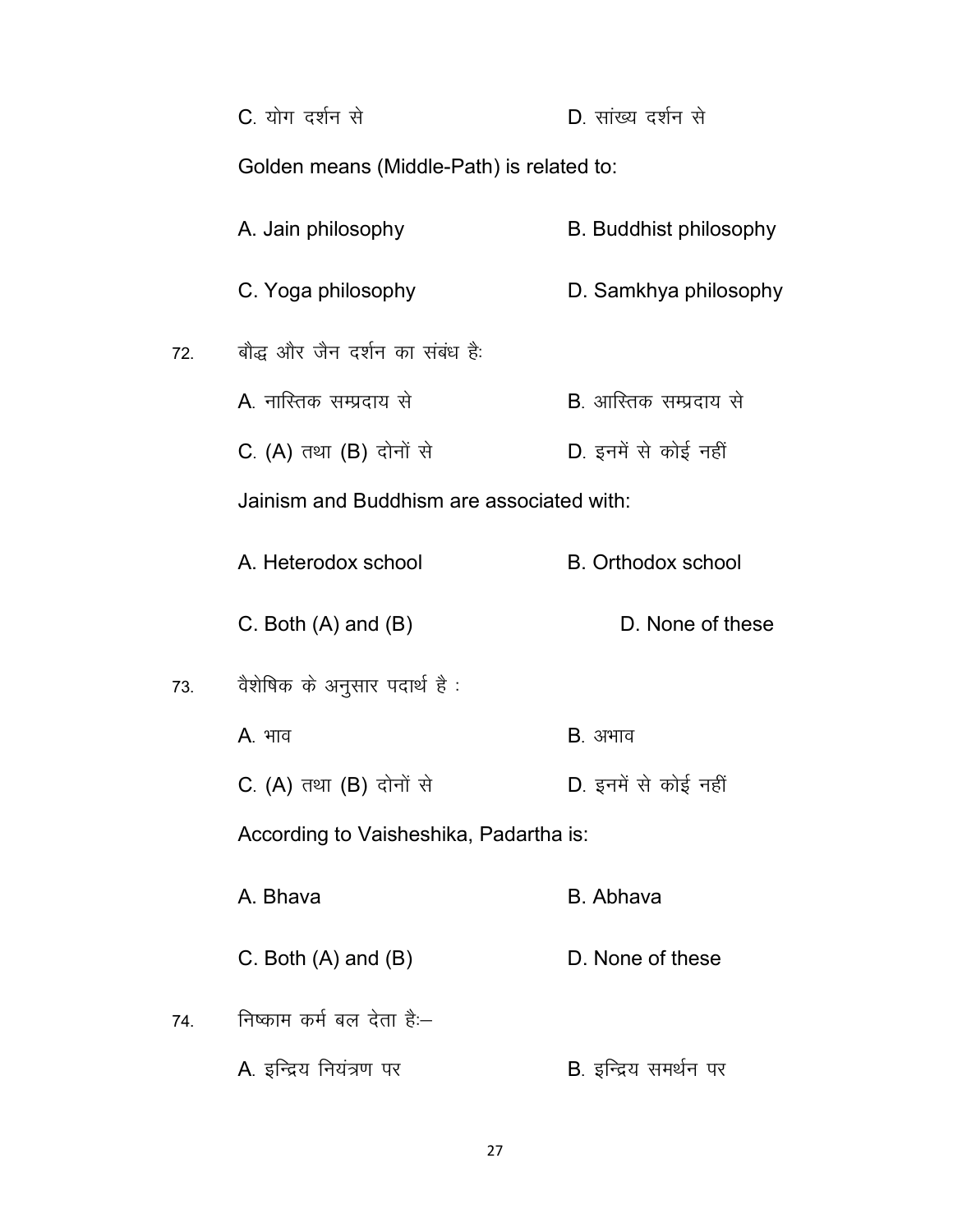|     | C. इन्द्रिय दमन पर                                            | D. इनमें से कोई नहीं    |
|-----|---------------------------------------------------------------|-------------------------|
|     | Nishkama karma emphasizes on:                                 |                         |
|     | A. Sense control                                              | <b>B.</b> Sense support |
|     | C. Sense suppression                                          | D. None of these        |
| 75. | प्रत्ययवाद के अनुसार परमसत्ता का स्वरूप क्या है ?             |                         |
|     | A. चेतन                                                       | $B.$ जड़                |
|     | C. तटस्थ                                                      | $D.$ द्वैत              |
|     | What is the nature of ultimate reality according to idealism? |                         |
|     | A. Consciousness                                              | <b>B.</b> Matter        |
|     | C. Neutral                                                    | D. Dual                 |
| 76. | निम्न में से कौन आस्तिक दर्शन है?                             |                         |
|     | A. चार्वाक दर्शन                                              | B. मीमांसा दर्शन        |
|     | C. बौद्ध दर्शन                                                | D. जैन दर्शन            |
|     | Which of the following is the orthodox philosophy?            |                         |
|     | A. Charvaka philosophy                                        | B. Mimansa philosophy   |
|     | C. Buddhism                                                   | D. Jainism              |
| 77. | बुद्धिवाद की विशेषताएँ क्या है ?                              |                         |
|     | A. सार्वभौमिक्ता                                              | B. अनिवार्यता           |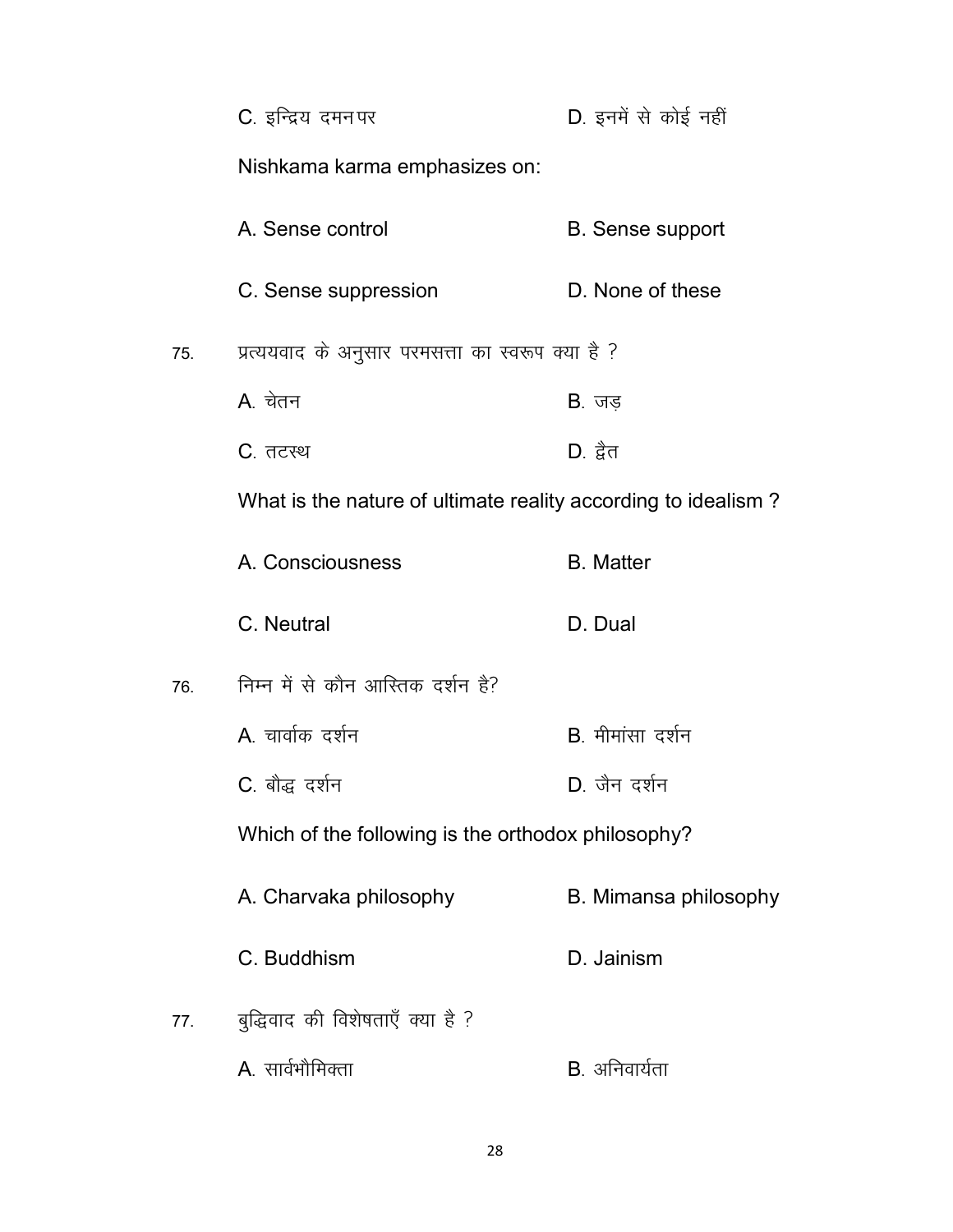|     | C. निश्चित                                                           | D. उपयुर्क्त सभी     |  |
|-----|----------------------------------------------------------------------|----------------------|--|
|     | What are the characteristics of Rationalism?                         |                      |  |
|     | A. Universal                                                         | <b>B.</b> Necessary  |  |
|     | C. Certain                                                           | D. All of the above  |  |
| 78. | जैमिनी प्रवर्त्तक है ;                                               |                      |  |
|     | A. मीमांसा दर्शन के                                                  | B योग दर्शन के       |  |
|     | C. सांख्य दर्शन के                                                   | D. इनमें से कोई नहीं |  |
|     | Jaimini is the founder of:                                           |                      |  |
|     | A. Mimansa philosophy                                                | B. Yoga philosophy   |  |
|     | C. Samkhya philosophy                                                | D. None of these     |  |
| 79. | बर्कले के ज्ञान-विचार को कहते है:                                    |                      |  |
|     | A. बुद्धिवाद                                                         | B. अनुभववाद          |  |
|     | <b>C</b> . समीक्षावाद                                                | D. वस्तुवाद          |  |
|     | Berkeley's theory of knowledge is called as:                         |                      |  |
|     | A. Rationalism                                                       | <b>B.</b> Empiricism |  |
|     | C. Criticism                                                         | D. Realism           |  |
| 80. | किसके अनुसार यथार्थ ज्ञान को सार्वमौम, अनिवार्य एंव नीवन होना चाहिए? |                      |  |
|     | A. देकार्त                                                           | B. हयूम              |  |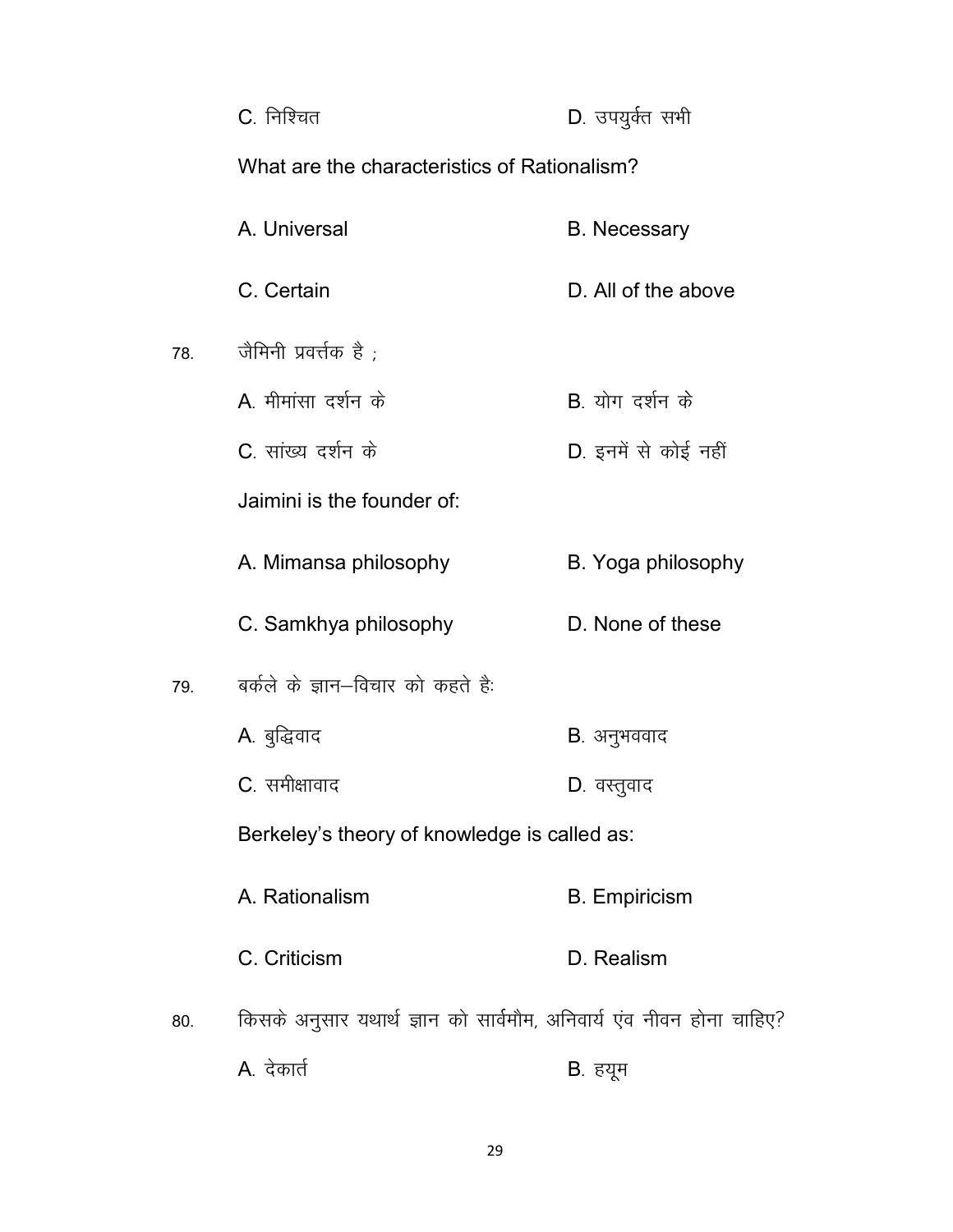|     | C. काण्ट                                                       | D. सुकरात           |  |
|-----|----------------------------------------------------------------|---------------------|--|
|     | According to whom 'real knowledge must be universal, necessary |                     |  |
|     | and new?                                                       |                     |  |
|     | A. Descartes                                                   | <b>B.</b> Hume      |  |
|     | C. Kant                                                        | D. Socrates         |  |
| 81. | अद्वैत वेदान्त के प्रवर्त्तक कौन हैं?                          |                     |  |
|     | A. शंकर                                                        | $B.$ कपिल           |  |
|     | C. रामानुज                                                     | $D.$ महावीर         |  |
|     | Who is the founder of Advaita Vedanta?                         |                     |  |
|     | A. Shankar                                                     | <b>B.</b> Kapil     |  |
|     | C. Ramanuja                                                    | D. Mahavir          |  |
| 82. | किस दर्शन में सम्यक व्यायाम का वर्णन हैं?                      |                     |  |
|     | A. बौद्ध दर्शन                                                 | B. जैन दर्शन        |  |
|     | C. योग दर्शन                                                   | D. न्याय दर्शन      |  |
|     | Which philosophy has described 'Right efforts'?                |                     |  |
|     | A. Buddhism                                                    | <b>B.</b> Jainism   |  |
|     | C. Yoga philosophy                                             | D. Nyaya philosophy |  |
| 83. | निम्न में से कौन एक पुरूषार्थ नही है?                          |                     |  |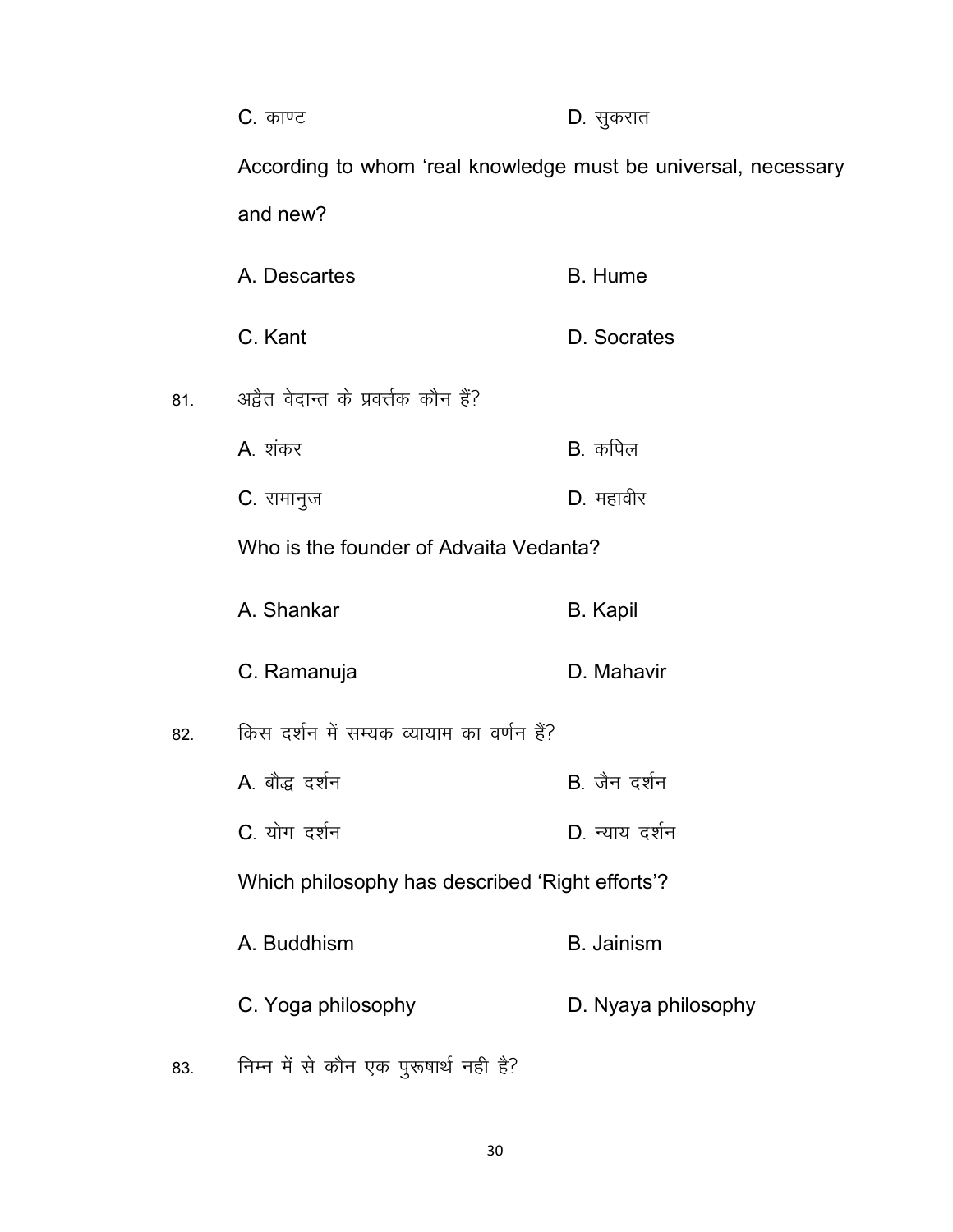|     | <b>A</b> . आत्मा                                            | <b>B</b> . धर्म    |
|-----|-------------------------------------------------------------|--------------------|
|     | <b>C</b> . अर्थ                                             | D. काम             |
|     | Which of the following is not a purushartha?                |                    |
|     | A. Soul                                                     | <b>B.</b> Dharma   |
|     | C. Wealth                                                   | D. Enjoyment       |
| 84. | निरपेक्ष प्रत्ययवाद के प्रवर्त्तक कौन हैं?                  |                    |
|     | A. प्लेटो                                                   | <b>B</b> . सुकरात  |
|     | C. हीगेल                                                    | $D.$ मिल           |
|     | Who is the founder of Absolute idealism?                    |                    |
|     | A. Plato                                                    | <b>B.</b> Socrates |
|     | C. Hegel                                                    | D. Mill            |
| 85. | निम्नलिखित में से कौन अनुभवाद के समर्थक नहीं हैं ?          |                    |
|     | <b>A</b> . अरस्तु                                           | $B.$ लॉक           |
|     | C. बर्कले                                                   | D. हयूम            |
|     | Who among the following is not the supporter of Empiricism? |                    |
|     | A. Aristotle                                                | <b>B.</b> Locke    |
|     | C. Berkeley                                                 | D. Hume            |
| 86. | लाइबनीज ने क्या स्वीकारा है ?                               |                    |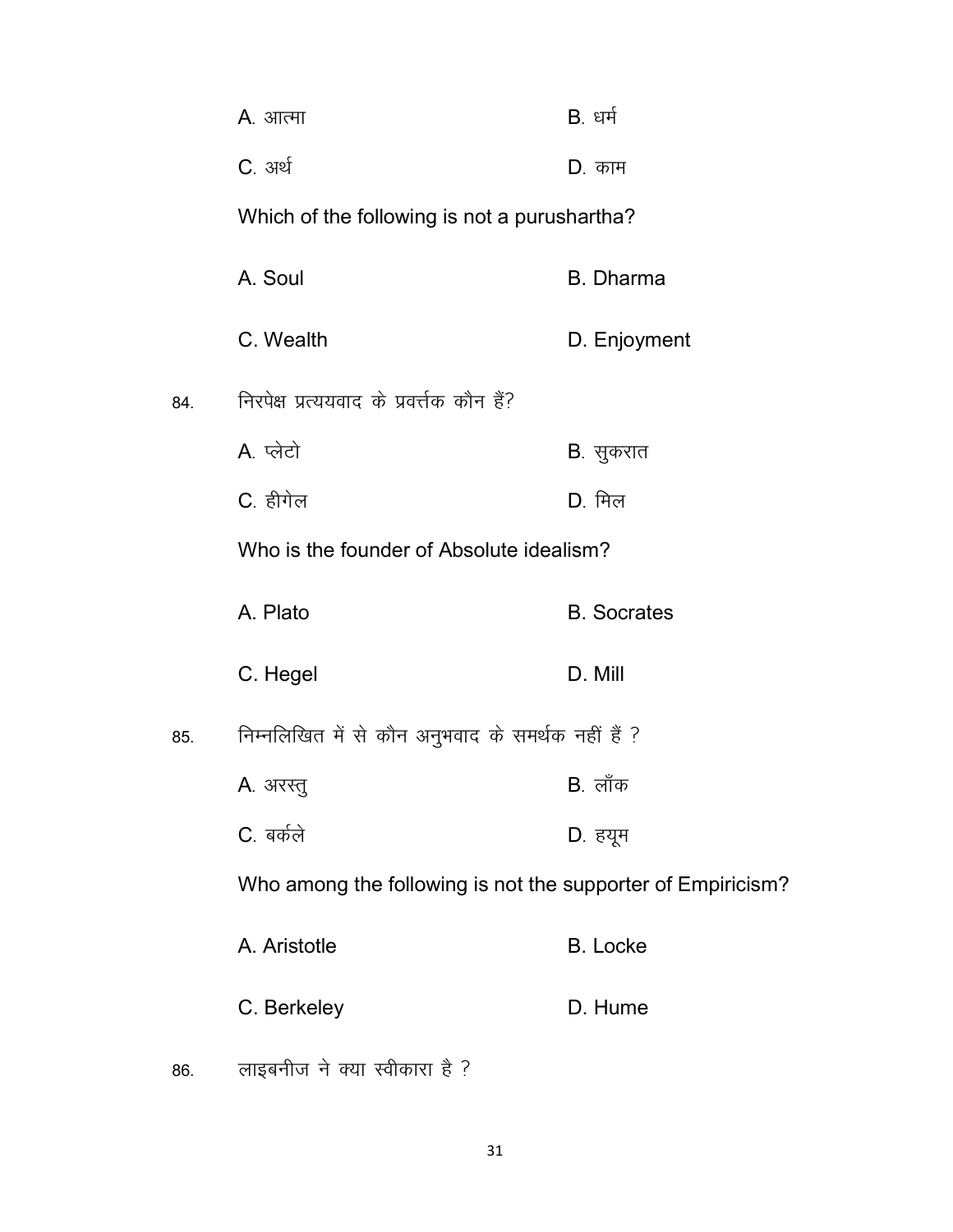|     | A. समानान्तरवाद को                             | <b>B</b> . अन्तर्क्रियावाद को |
|-----|------------------------------------------------|-------------------------------|
|     | C. पूर्वस्थापित सामंजस्यवाद को                 | D. इनमें से कोई नहीं          |
|     | What does Leibnitz accept?                     |                               |
|     | A. Parallelism                                 | <b>B.</b> Interactionism      |
|     | C. Pre-established harmony                     | D. None of these              |
| 87. | नीतिशास्त्र विज्ञान है:                        |                               |
|     | A. ईश्वर का                                    | <b>B</b> . नैतिकता का         |
|     | C. ज्ञान का                                    | D. आत्मा का                   |
|     | Ethics is the science of:                      |                               |
|     | A. God                                         | <b>B.</b> Morality            |
|     | C. Knowledge                                   | D. Soul                       |
| 88. | अनुप्रयुक्त नीतिशास्त्र के प्रवर्त्तक कौन हैं? |                               |
|     | A. पीटर सिंगर                                  | B. मूर                        |
|     | $C_{\cdot}$ मिल                                | D. काण्ट                      |
|     | Who is the founder of Applied Ethics?          |                               |
|     | A. Peter singer                                | <b>B.</b> Moore               |
|     | C. Mill                                        | D. Kant                       |
|     |                                                |                               |

89. सांख्य दर्शन में आत्मा को क्या कहा जाता है?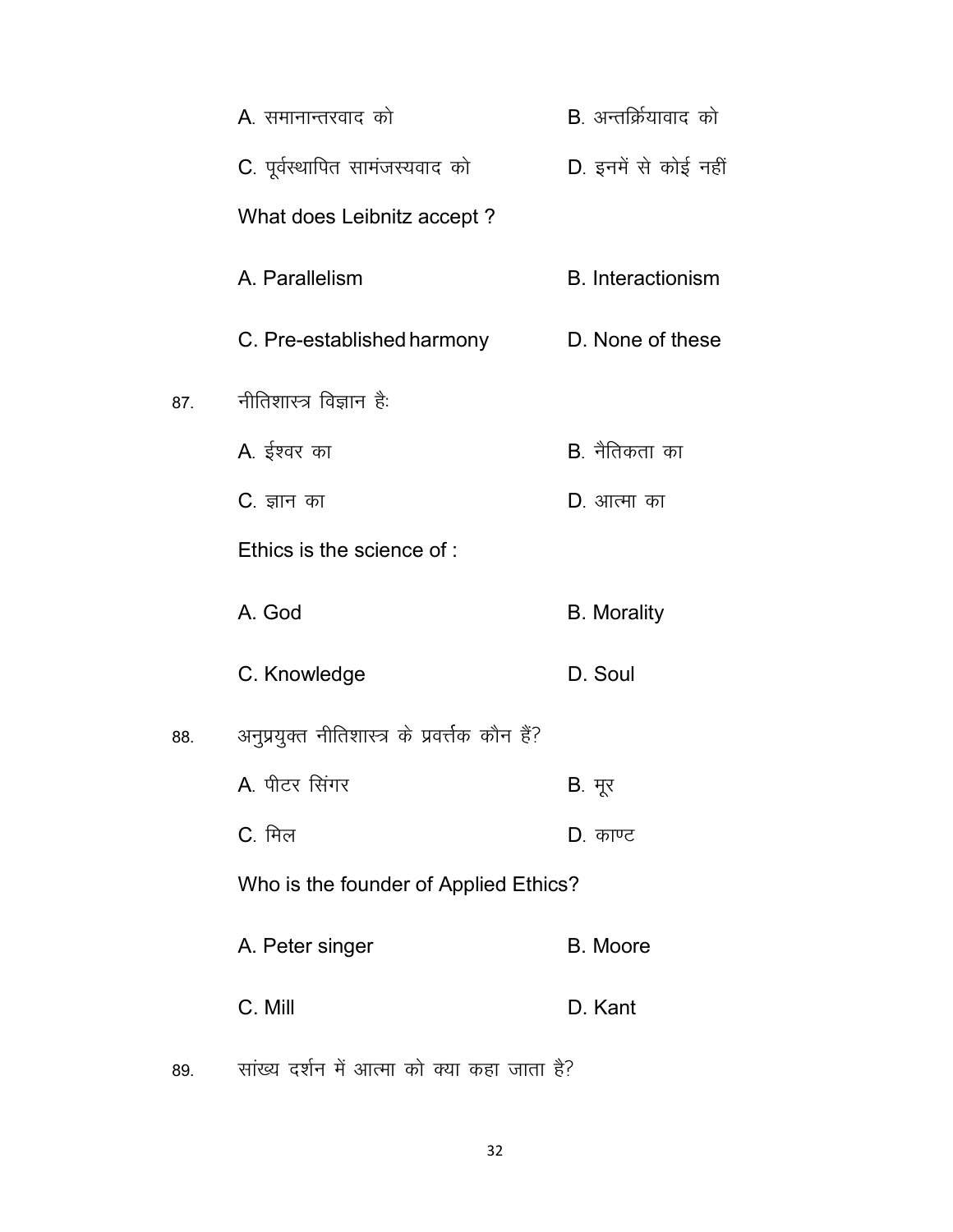|     | A. जीव                                     | B. अजीव              |  |
|-----|--------------------------------------------|----------------------|--|
|     | C. ईश्वर                                   | D. इनमें से कोई नहीं |  |
|     | What is soul called in Samkhya philosophy? |                      |  |
|     | A. Jiva                                    | B. Ajiva             |  |
|     | C. God                                     | D. None of these     |  |
| 90. | पतंजलि प्रवर्तक है:                        |                      |  |
|     | A. जैन दर्शन का                            | B. बौद्ध दर्शन का    |  |
|     | C. सांख्य दर्शन का                         | $D.$ योग दर्शन का    |  |
|     | Patanjali is the founder of :              |                      |  |
|     | A. Jainism                                 | <b>B.</b> Buddhism   |  |
|     | C. Samkhya philosophy                      | D. Yoga philosophy   |  |
| 91. | क्या अनुमान के लिए व्याप्ति आवश्यक है?     |                      |  |
|     | A. हाँ                                     | B. नहीं              |  |
|     | C. संशयपूर्ण                               | D. इनमें से कोई नहीं |  |
|     | Is Vyapti necessary for inference?         |                      |  |
|     | A. Yes                                     | B. No                |  |
|     | C. Doubtful                                | D. None of these     |  |
|     |                                            |                      |  |

 $92.$  निम्नलिखित में से कौन 'ऋत' का अर्थ नहीं है?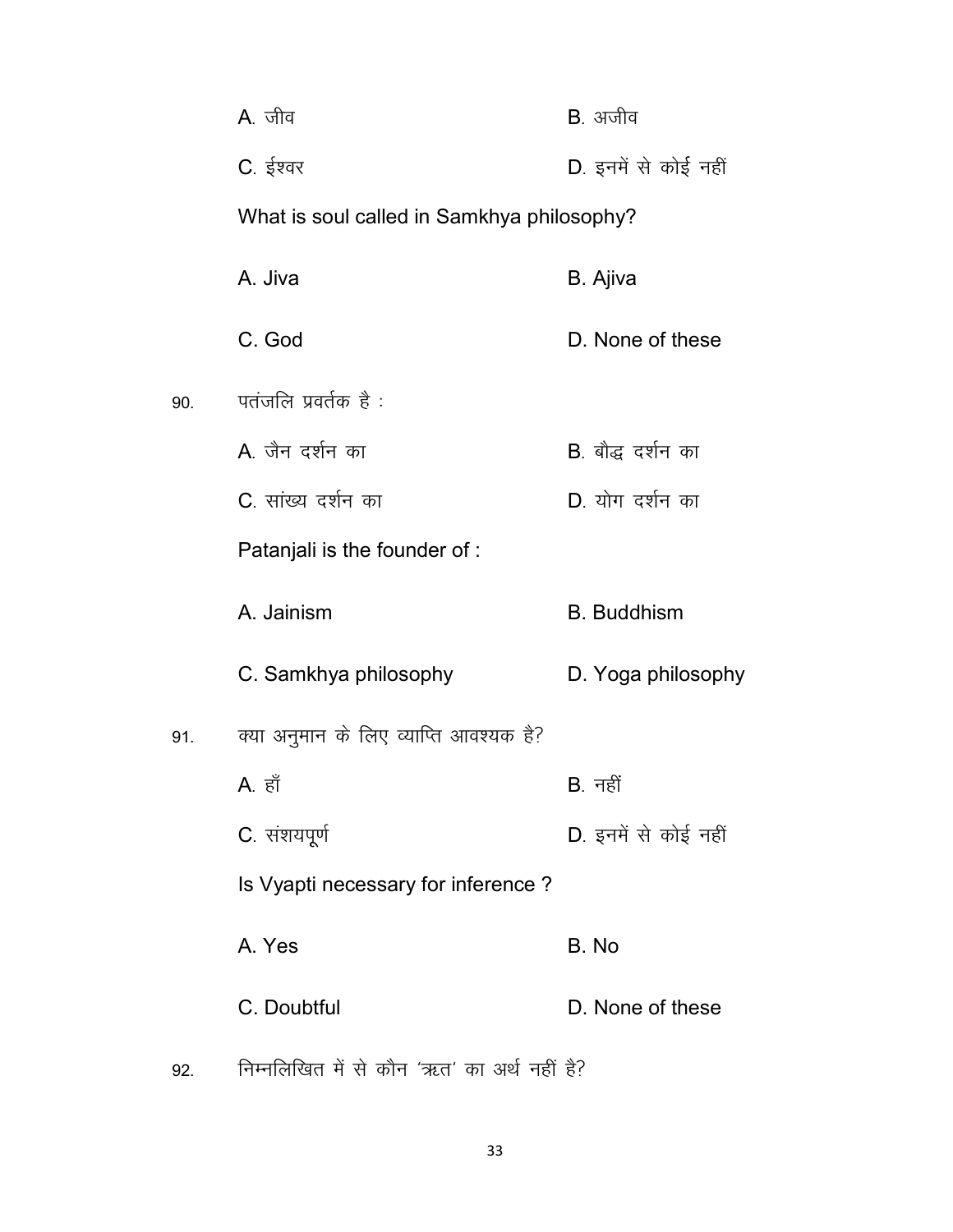|     | A. नैतिक नियम                                                         | <b>B</b> . प्राकृतिक नियम |
|-----|-----------------------------------------------------------------------|---------------------------|
|     | C. राज्य का आदेश                                                      | $D$ शाश्वत नियम           |
|     | Which one of the following is not meaning of 'Rta/Rita'?              |                           |
|     | A. Moral Law                                                          | B. Law of nature          |
|     | C. Law of state                                                       | D. Eternal Law            |
| 93. | निम्नलिखित में से कौन यम का एक प्रकार नहीं है?                        |                           |
|     | A. अहिंसा                                                             | <b>B</b> . सत्य           |
|     | C. संग्रह                                                             | $D.$ अस्तेय               |
|     | Which one of the following is not a kind of 'Yama'?                   |                           |
|     | A. Ahimsa                                                             | B. Satya                  |
|     | C. Sangrah                                                            | D. Asteya                 |
| 94. | निम्नलिखित में से कौन अरस्तु के अनुसार कारण का एक प्रकार नही है?      |                           |
|     | A. निमित्त कारण                                                       | <b>B</b> . उपादान कारण    |
|     | C. जैविक कारण                                                         | <b>D</b> . आकारिक कारण    |
|     | Which of the following is not a kind of cause according to Aristotle? |                           |
|     | A. Efficient cause                                                    | <b>B.</b> Material cause  |
|     | C. Biological cause                                                   | D. Formal cause           |
| 95. | अद्वैत वेदान्त के अनुसार जगत् है :                                    |                           |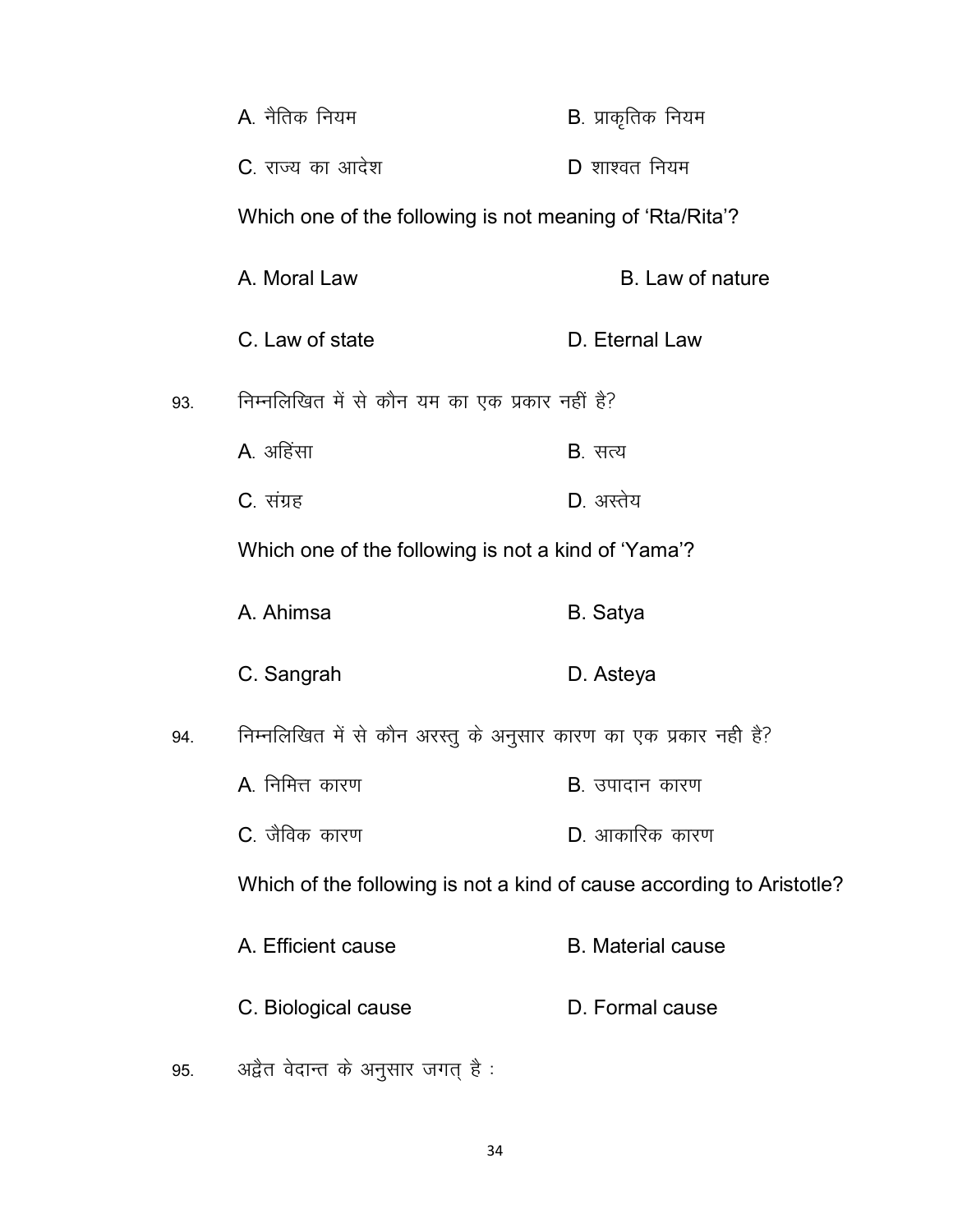|     | A. पारमार्थिक सत्ता                              | <b>B</b> . व्यावहारिक सत्ता        |
|-----|--------------------------------------------------|------------------------------------|
|     | C. प्रातिभासिक सत्ता                             | D. इनमें से कोई नहीं               |
|     | According to Advaita Vedanta the world is:       |                                    |
|     | A. Absolute reality                              | <b>B.</b> Empirical reality        |
|     | C. Apparent reality                              | D. None of these                   |
| 96. | भारतीय दर्शन मे अयार्थ ज्ञान कहलाता है :         |                                    |
|     | A. प्रमाण                                        | <b>B.</b> प्रमा                    |
|     | <b>C</b> . ख्याति                                | D. अप्रमा                          |
|     | In Indian philosophy unreal knowledge is called: |                                    |
|     | A. Praman                                        | <b>B.</b> Prama                    |
|     | C. Khyati                                        | D. Aprama                          |
| 97. | भारतीय दर्शन की उत्पत्ति हुई है?                 |                                    |
|     | A. पलायनवादी प्रवृति से                          | <b>B</b> . आध्यात्मिक असंतोष से    |
|     | C. भौतिक सुख की कामना से                         | D. निराशावादी दृष्टिकोण से         |
|     | Indian philosophy is the outcome of:             |                                    |
|     | A. Escapist attitude                             | <b>B.</b> Spiritual discontentment |
|     | C. Materialistic desire                          | D. Pessimistic outlook             |
| 98. | काण्ट के अनुसार ज्ञान है:                        |                                    |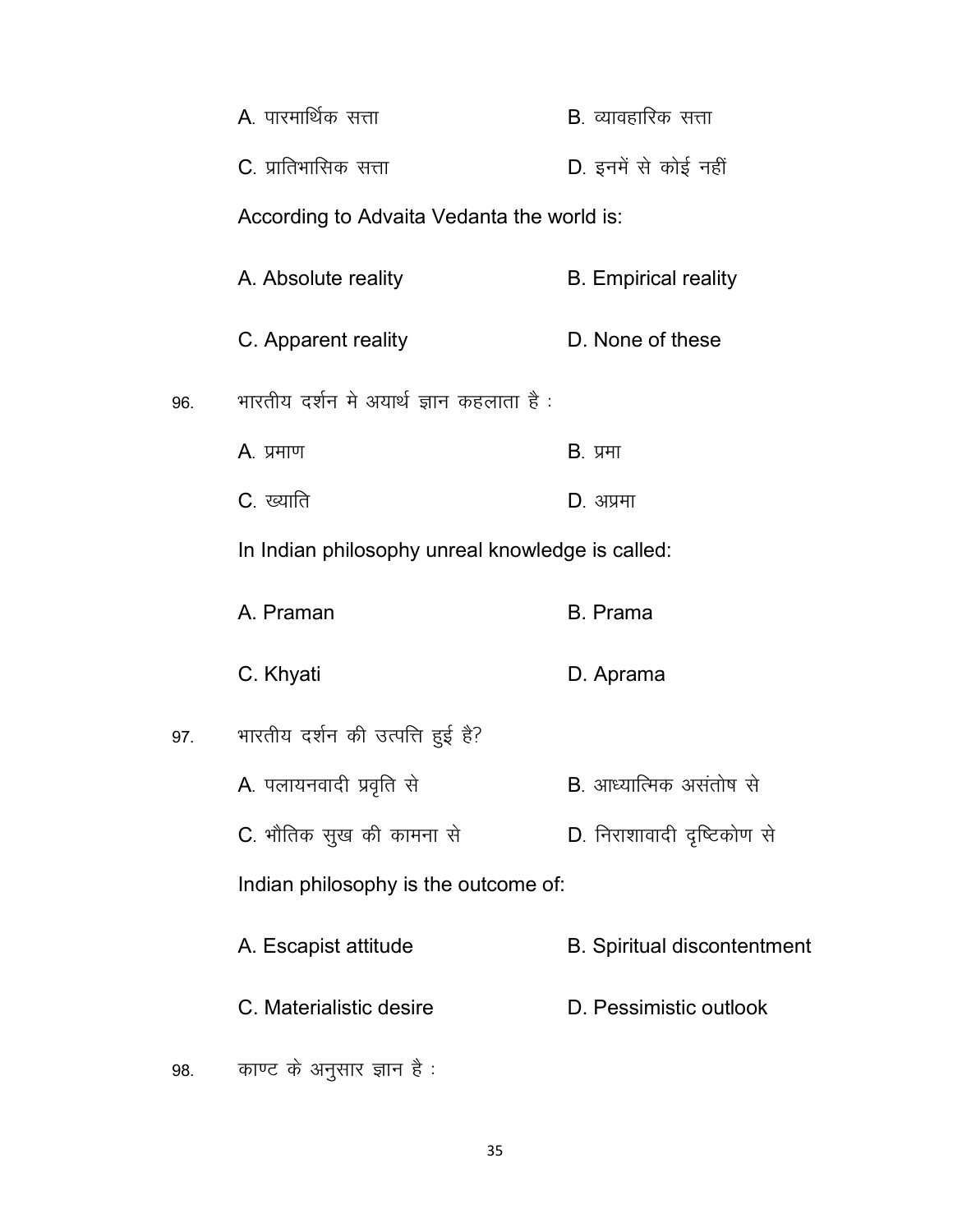|      | A. प्रागनुभविक निर्णय                                                      | B. संश्लेषणात्मक प्रागनुभविक निर्णय |
|------|----------------------------------------------------------------------------|-------------------------------------|
|      | C. अनुभव सापेक्ष                                                           | D. संश्लेषनात्मक निर्णय             |
|      | According to kant knowledge is:                                            |                                     |
|      | A. A priori judgment                                                       |                                     |
|      | B. Synthetic judgment a-priori                                             |                                     |
|      | C. A posteriori judgment                                                   |                                     |
|      | D. Synthetic judgment                                                      |                                     |
| 99.  | प्रकृति के गुण है :                                                        |                                     |
|      | A. सत्व                                                                    | <b>B</b> . रज                       |
|      | <b>C</b> . तम                                                              | D. उपर्युक्त सभी                    |
|      | The attributes (gunas) of prakriti are:                                    |                                     |
|      | A. Satva                                                                   | B. Raja                             |
|      | C. Tama                                                                    | D. All of the above                 |
| 100. | बुद्ध के अष्टांगिक मार्गके अंतिम दो (सम्यक् स्मृति और सम्यक् समाधि) कहलाते |                                     |
|      | हैं?                                                                       |                                     |
|      | <b>A</b> . प्रज्ञा                                                         | $B.$ शील                            |
|      | <b>C</b> . समाधि                                                           | D. इनमें से कोई नहीं                |
|      | The last two (Right mindfulness and Right concentration) of the            |                                     |

eight fold path of Buddha are called: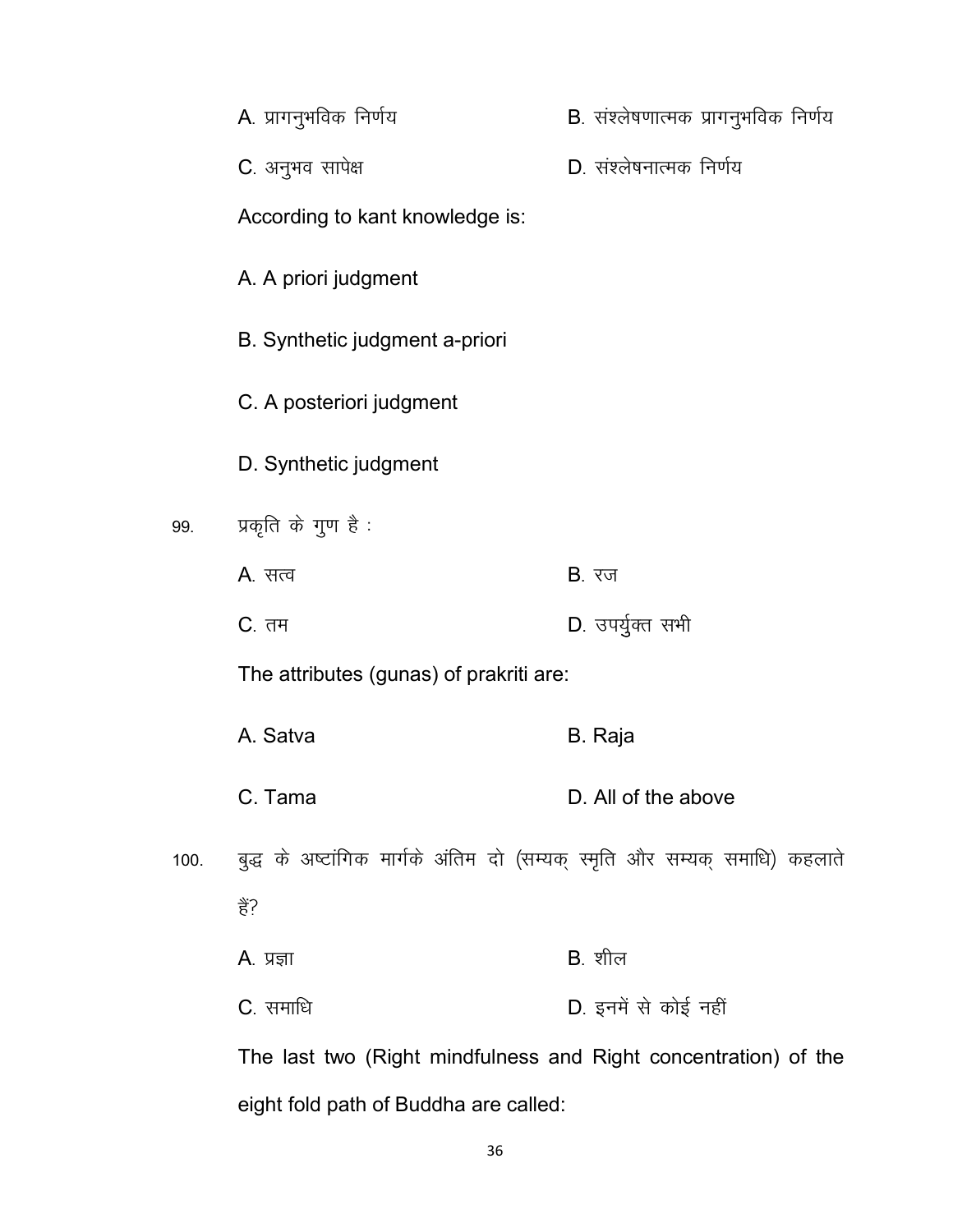A. Prajna B. Sheel

C. Samadhi D. None of these

## <u>खण्ड-ब/Section-B</u>

# <u>लघु उत्तरीय प्रश्न / Short Answer Type Questions</u>

|                  | प्रश्न संख्या 1 से 30 तक लघु उत्तरीय हैं। इनमें से किन्हीं 15 प्रश्नों के उत्तर दें। प्रत्येक प्रश्न |                |                |
|------------------|------------------------------------------------------------------------------------------------------|----------------|----------------|
|                  | के लिए 2 अंक निर्धारित है। अधिकतम 50 शब्दों में उत्तर दें।                                           | $(15x2=30)$    |                |
|                  | Question no. 1 to 30 are Short answer type. Answer any 15 questions. Each                            |                |                |
|                  | question carries 2 marks. Answer in not more than 50 words.                                          | $(15x2=30)$    |                |
| 1.               | भारतीय दर्शन के सम्प्रदाय कितने हैं?                                                                 | $\overline{2}$ |                |
|                  | How many Schools of Indian Philosophy are?                                                           |                |                |
| 2.               | पुरूषार्थ से आप क्या समझते हैं?                                                                      |                | $\overline{2}$ |
|                  | What do you mean by purushartha?                                                                     |                |                |
| 3.               | ऋत क्या है?                                                                                          |                | $\overline{2}$ |
|                  | What is Rta.                                                                                         |                |                |
| $\overline{4}$ . | स्वधर्म की परिभाषा दें।                                                                              |                | $\overline{2}$ |
|                  | Give the definition of Svadharma.                                                                    |                |                |
| 5.               | बोधिसत्व किसे कहते हैं?                                                                              |                | 2              |
|                  | What is Boddisattva?                                                                                 |                |                |
| 6.               | न्याय के अनुसार अनुमान की परिभाषा दें?                                                               |                | $\overline{2}$ |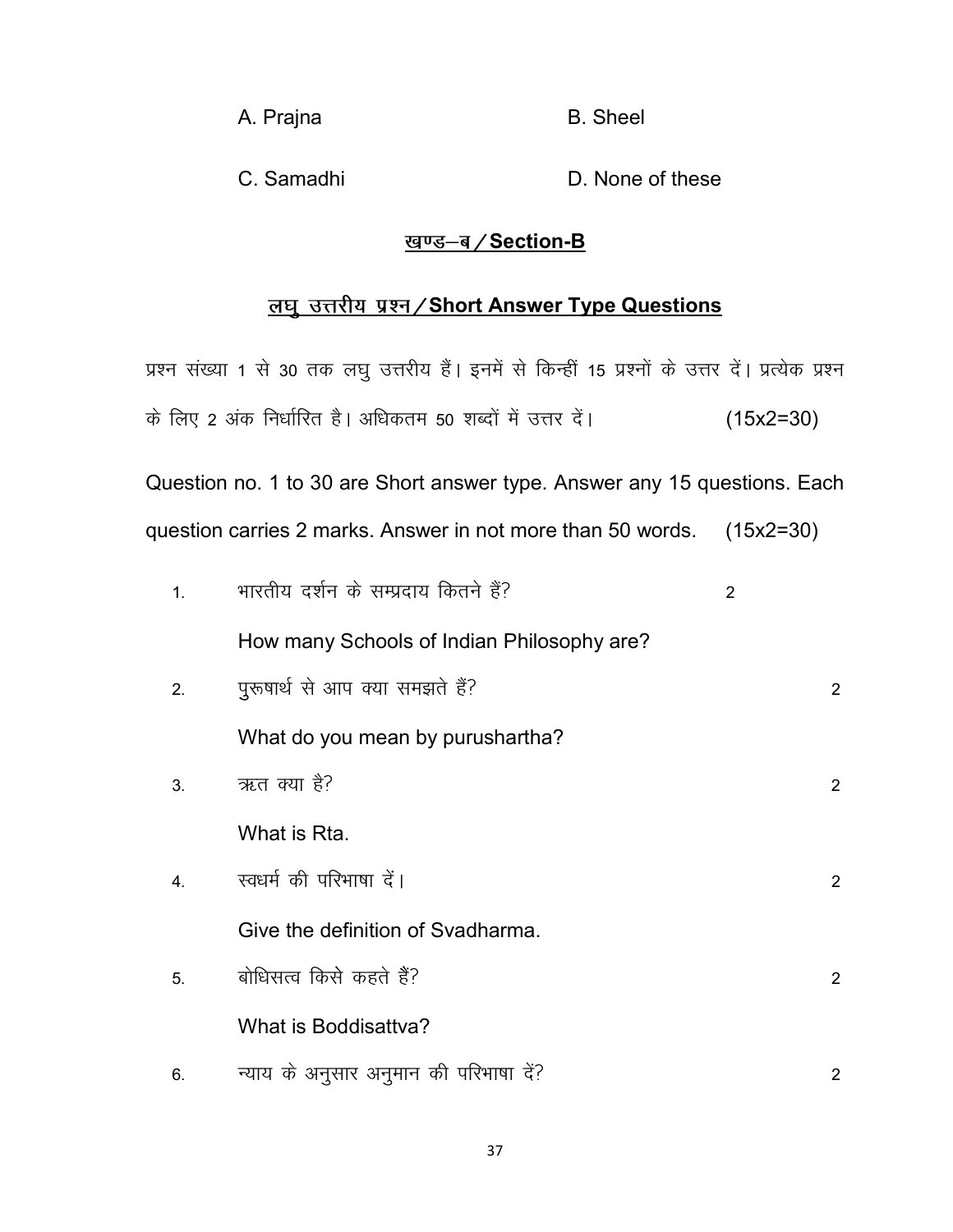|     | Give the definition of inference according to Nyaya.      |                |
|-----|-----------------------------------------------------------|----------------|
| 7.  | योग दर्शन के अनुसार चित्तवृतियाँ क्या हैं?                | $\overline{2}$ |
|     | What is cittavrittis according to yoga Philosophy?        |                |
| 8.  | बौद्ध दर्शन के अनुसार प्रथम आर्य सत्य क्या है?            | $\overline{2}$ |
|     | What is the First Noble Truth according to Buddhism?      |                |
| 9.  | प्रकृति के तीन गुणों के नाम बतायें?                       | $\overline{2}$ |
|     | What are the names of the three gunas of Prakriti:        |                |
| 10. | बुद्धिवाद से आप क्या समझते हैं?                           | $\overline{2}$ |
|     | What do you mean by Rationalism?                          |                |
| 11. | अनुभववाद की परिभाषा दें।                                  | $\overline{2}$ |
|     | Give the definition of Empiricism.                        |                |
| 12. | अरस्तु के उपादान कारण की व्याख्या करें।                   |                |
|     | Explain the material cause of Aristotle.                  |                |
| 13. | स्वार्थानुमान क्या हैं?                                   | $\overline{2}$ |
|     | What is Svarthanuman?                                     |                |
| 14. | बुद्ध के अनुसार निर्वाण के स्वरूप की व्याख्या करें।       | $\overline{2}$ |
|     | Explain the nature of Nirvana according to Buddhism.      |                |
| 15. | वस्तुवाद और ज्ञानमीमांसीय प्रत्ययवाद में अन्तर करें।      | 2              |
|     | Distinguish between Realism and Epistemological Idealism. |                |
| 16. | अद्वैत का क्या अर्थ है?                                   | 2              |
|     | What is the meaning of Advaita (Non-dual)?                |                |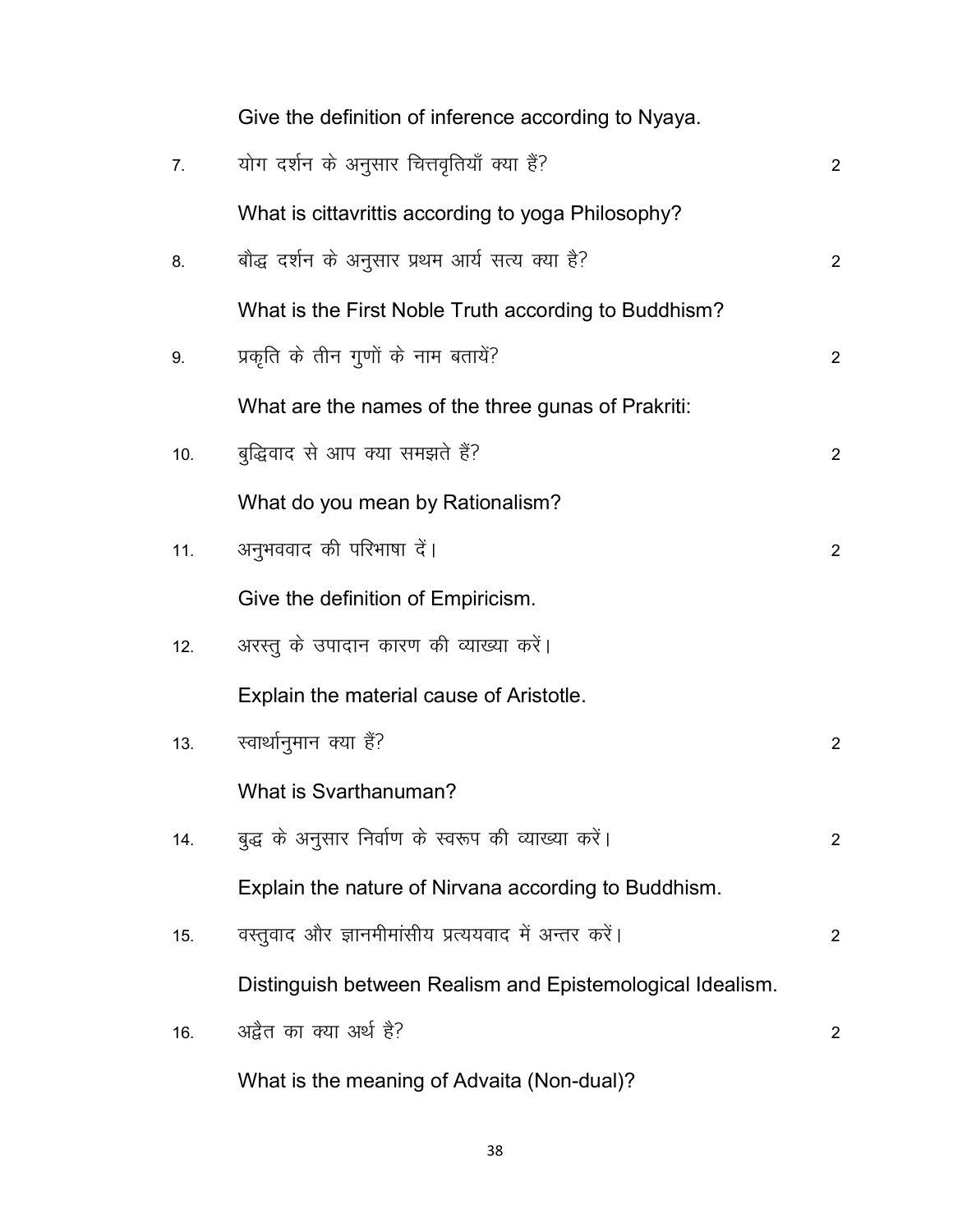| 17. | विवर्तवाद और परिणामवाद में अन्तर करें।            | $\overline{2}$        |
|-----|---------------------------------------------------|-----------------------|
|     | Distinguish between Vivartavada and Parinamavada. |                       |
| 18. | ईश्वर के अस्तित्व सम्बन्धी प्रमाण कौन–कौन है?     | $\overline{2}$        |
|     | What are the proofs for the existence of God?     |                       |
| 19. | वस्तुवाद क्या है?                                 | $\overline{2}$        |
|     | What is realism?                                  |                       |
| 20. | अन्तर्क्रियावाद क्या है?                          | $\overline{2}$        |
|     | What is interactionism?                           |                       |
| 21. | शूभ और उचित में अन्तर बतलायें।                    | $\overline{2}$        |
|     | Distinguish between good and right.               |                       |
| 22. | संकल्प स्वातंत्रय से आप क्या समझते हैं?           | $\overline{2}$        |
|     | What do you understand by freedom of will?        |                       |
| 23. | नीतिशास्त्र की परिभाषा दें।                       | $\overline{2}$        |
|     | Give the definition of Ethics.                    |                       |
| 24. | शिक्षा का उद्देश्य क्या है?                       | $\overline{2}$        |
|     | What is the objective of education.               |                       |
| 25. | भौतिकवाद क्या है?                                 | $\mathbf{2}^{\prime}$ |
|     | What is materialism?                              |                       |
| 26. | अरस्तू ने अन्तः दो कारणों को क्यों स्वीकारा?      | 2                     |
|     | Why did Aristotle at last accept two causes?      |                       |
| 27. | अभाव पदार्थ से आप क्या समझते हैं?                 | 2                     |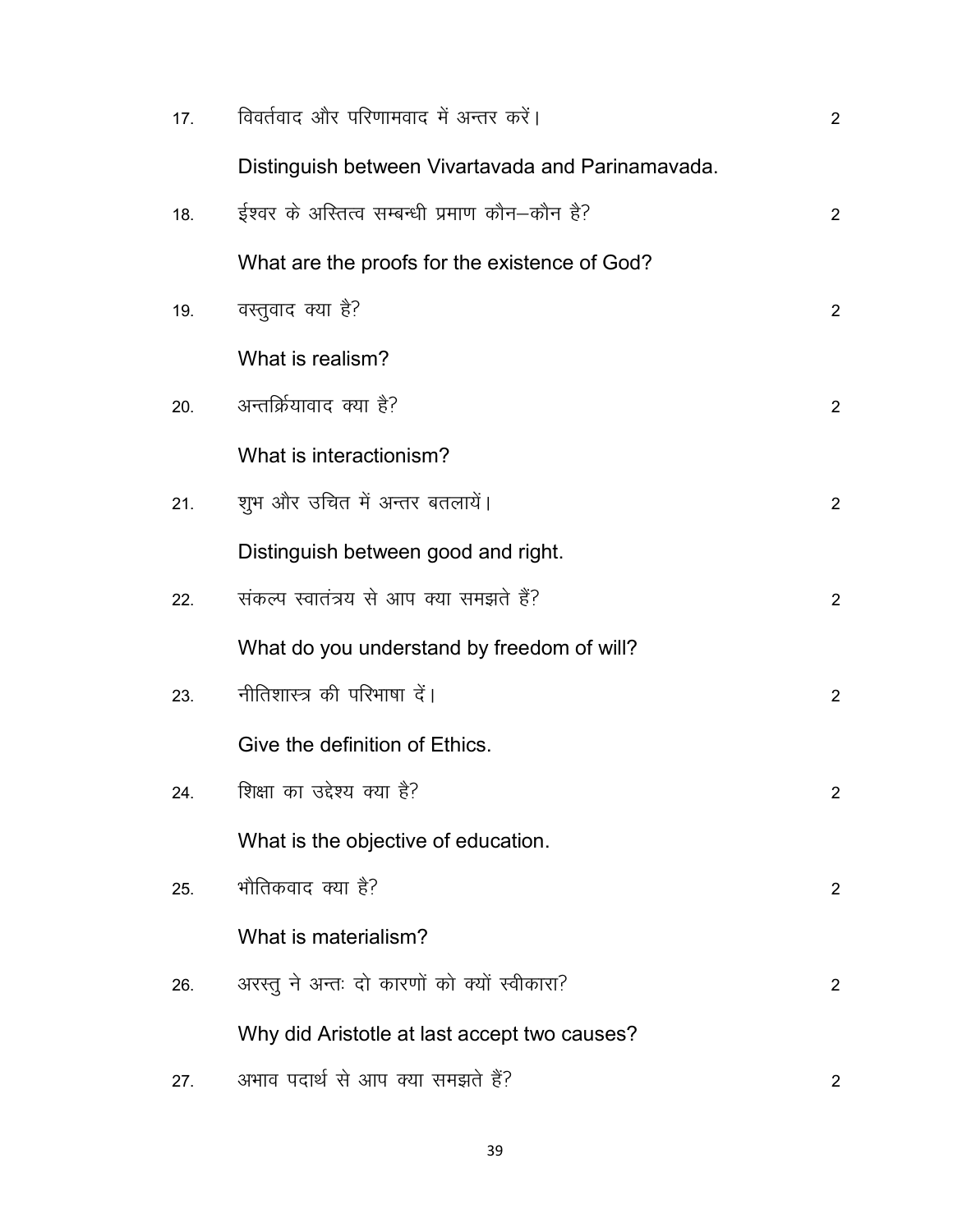What do you understand by the Padartha-non-existence?

28- leh{kkRed oLrqokn dh O;k[;k dj saA 2 Explain Critical Realism 29- la'y"s k.kkRed ,ao fo'ys"k.kkRed fu.kZ; esa Hksn djsaA 2

Distinguish between Synthetic and analytic judgement

30- vuqiz;qDr uhfr'kkL= ls vki D;k le>r s gSa\ 2 What do you mean by Applied Ethics?

## दीर्घ उत्तरीय प्रश्न (Long Answer Type Questions)

प्रश्न संख्या 31 से 38 तक दीर्घ उत्तरीय प्रश्न हैं। इस कोटि के प्रत्येक प्रश्न के लिए 5 अंक निर्धारित हैं। किन्हीं 4 प्रश्नों के उत्तर दे। अधिकतम 100 शब्दों में उत्तर दें। (5x4=20)

Question no. 31 to 38 are Long answer type questions. Each question carries 5 marks. Answer any 4 questions. Answer in not more than 100 words.. (5x4=20)

31. प्रतीत्यसमुत्पादवाद की व्याख्या करें।

Explain the theory of dependent origination.

32 - अनेकान्तवाद की व्याख्या करें।

Explain Anekantavada.

- 33. न्याय के अनुसार अनुमान के स्वरूप की व्याख्या करें। Explain the nature of inference according to Nyaya.
- 34. ज्ञान विषयक सिद्धान्त क रूप में समीक्षावाद की व्याख्या करें।